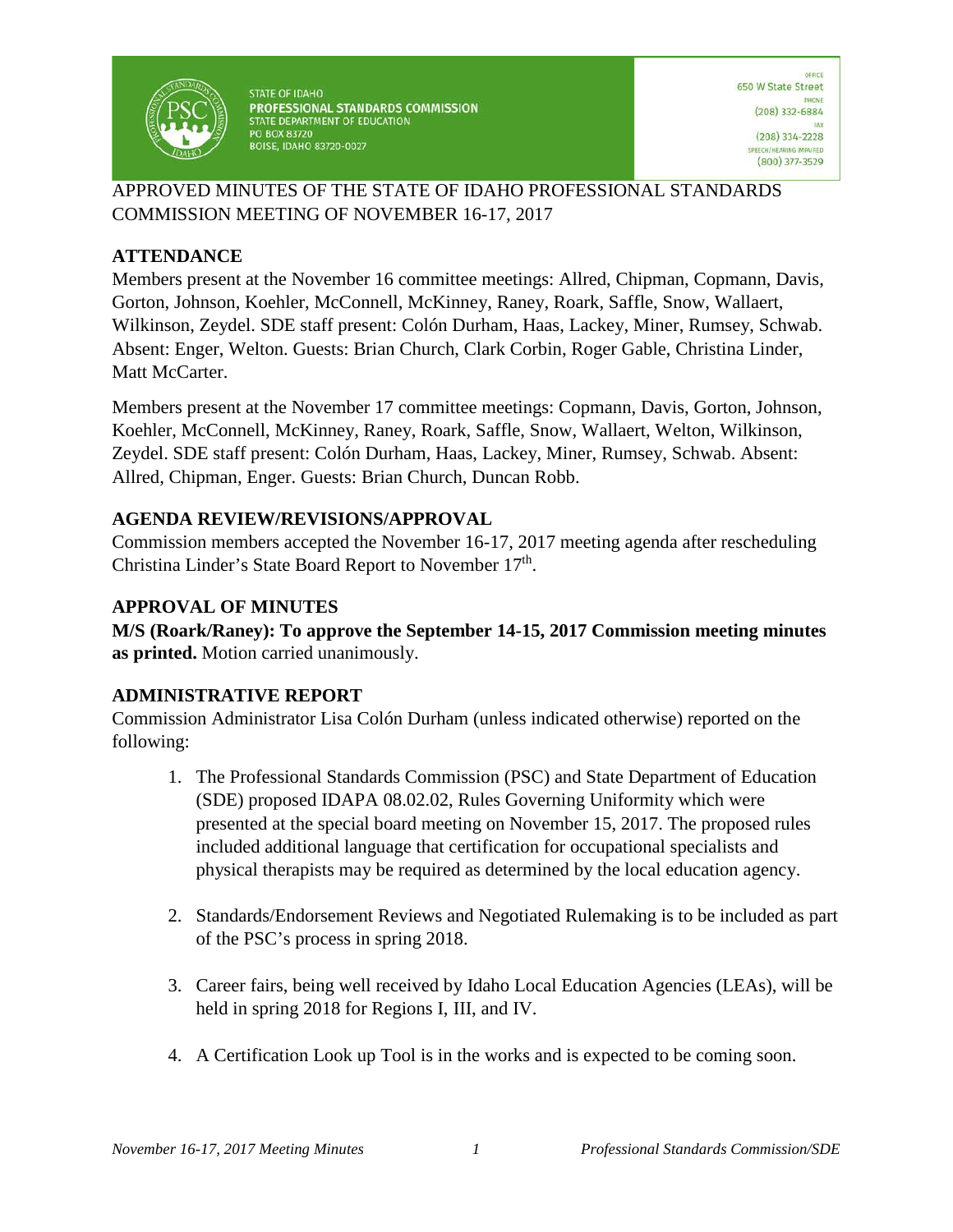- 5. A full program review will be conducted at the College of Idaho on April 14-17, 2018. A focused visit was scheduled for Northwest Nazarene University for spring 2018, but the institution has been granted an extension until fall of 2018, due to a recent turnover in its leadership.
- 6. Upcoming standards reviews to be conducted are as follows:
	- Online Teacher: November 30-December 1, 2017
	- Literacy: December 7-8, 2017
- 7. Recent staff travel included the following:
	- CAEP State Conference and CAEPCon (Annette, Cina, and Lisa) September 22-26, 2017
	- The Council of Chief State School Officers (CCSSO) Teaching, Leading & Learning Collaborative (TLLC) (Lisa) – October 9-11, 2017
	- NASDTEC Professional Practices Institute (PPI) (Annette, PSC Dag, Lisa, and Shannon H) – October 18-20, 2017
- 8. Upcoming Staff Travel
	- National Association of State Directors of Teacher Education and Certification (NASDTEC) Ted Andrews Winter Symposium (Cina and Lisa) – January 3-5, 2018

#### **STUDENT BULLYING/HARASSMENT PRESENTATION**

Matt McCarter, Director of the Student Engagement/Career and Technical Readiness division at the State Department of Education, presented to the full PSC in regards to the initiative from Superintendent of Public Instruction Sherri Ybarra to support schools in preventing bullying and harassment.

# **CONSIDERATION OF STIPULATIONS/FINAL ORDERS BY FULL COMMISSION**

Brian Church, representing the Chief Certification Officer, presented *In re Samantha Henretty*, Case No. 21614, to the Commission to decide whether to impose discipline on Ms. Henretty's certificate, and, if so, what discipline to impose. Brian Church presented the administrative complaint and default order from Hearing Officer Michael Gilmore and argued that the grounds stated in the administrative complaint were deemed admitted under Idaho Code section 33-1209 because no hearing was requested within the time period.

**M/S (Zeydel/Copmann): In Case No. 21614 regarding the certificate of Samantha Henretty, I move that the commission enter a final order that is effective when signed, incorporating as findings of fact the allegations in the administrative complaint, adopting any counts alleged by the Chief Certification officer as conclusions of law, and imposing the discipline requested by the Chief Certification Officer in the administrative complaint in the first paragraph under request for relief.** Allred-recused; Chipman-recused; Copmann-yes; Davisrecused; Gorton-recused; Johnson-yes; Koehler-recused; McConnell-yes; McKinney-recused;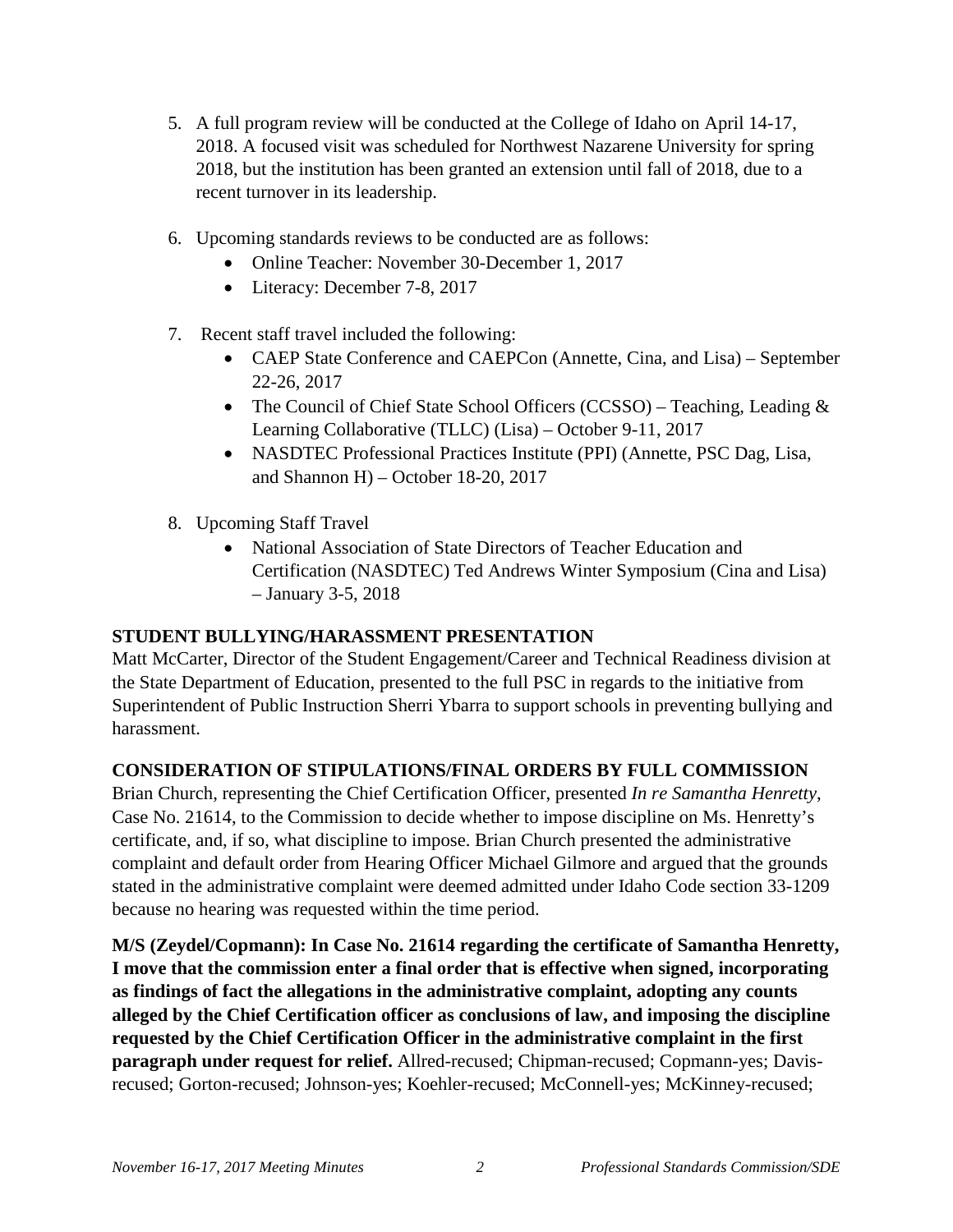Raney-yes; Roark-recused; Saffle-yes; Snow-yes; Wallaert-yes; Wilkinson-yes; Zeydel-yes. Motion carried.

Deputy Attorney General Brian Church, representing the Chief Certification Officer, presented *In re Samuel Zollinger Clark,* Case No. 21708, to the Commission to decide whether to impose discipline on Mr. Clark's certificate, and if so, what discipline to impose. Brian Church presented the administrative complaint and default order from Hearing Officer Michael Gilmore and argued that the grounds stated in the administrative complaint were deemed admitted under Idaho Code section 33-1209 because no hearing was requested within the time period.

**M/S (Johnson/Wilkinson): In Case No. 21708, regarding the certificates of Samuel Zollinger Clark, I move that the commission enter a final order that is effective when signed, incorporating as findings of fact the allegations in the administrative complaint, adopting any counts alleged by the Chief Certification Officer as conclusions of law and imposing the discipline requested by the Chief Certification Officer in the administrative complaint in the first paragraph under request for relief.** Allred-recused; Chipman-recused; Copmann-yes; Davis-recused; Gorton-recused; Johnson-yes; Koehler-recused; McConnell-yes; McKinney-yes; Raney-yes; Roark-recused; Saffle-yes; Snow-yes; Wallaert-yes; Wilkinson-yes; Zeydel-yes. Motion carried.

Deputy Attorney General Brian Church, representing the Chief Certification Officer, presented *In re Brenda Honena,* Case No. 21701, to the Commission to decide whether to impose discipline on Ms. Honena's certificate, and if so, what discipline to impose. Brian Church presented the administrative complaint and default order from Hearing Officer Michael Gilmore and argued that the grounds stated in the administrative complaint were deemed admitted under Idaho Code section 33-1209 because no hearing was requested within the time period.

**M/S (McConnell/Wallaert): In Case No. 21701 regarding the Certificate of Brenda Honena, I move that the Commission enter a final order that is effective once signed, incorporating as findings of fact the allegations in the administrative complaint, adopting any counts alleged, by the Chief Certification Officer as conclusions of law, and imposing the discipline requested by the Chief Certification Officer in the administrative complaint in the first paragraph under request for relief.** Allred-recused; Chipman-recused; Copmann-yes; Davis-Recused; Gorton-recused; Johnson-yes; Koehler-recused; McConnell-yes; McKinney-recused; Raney-yes; Roark-recused; Saffle-yes; Snow-yes; Wallaert-yes; Wilkinson-yes; Zeydel-yes. Motion carried.

Deputy Attorney General Brian Church provided the Commission with the stipulation listed below. The stipulation was agreed to by the respective respondent and was presented by Brian Church and recommended by the Executive Committee for adoption by the Commission. The Commission members reviewed the stipulation at the meeting and voted as follows:

**M/S (Zeydel/Davis): I move that the Commission accept the proposed stipulation as written and enter the accompanying Consent Order, that is effective once signed, in Case No. 21702, regarding the certificate of Charles "Nick" Clements.** Motion carried unanimously.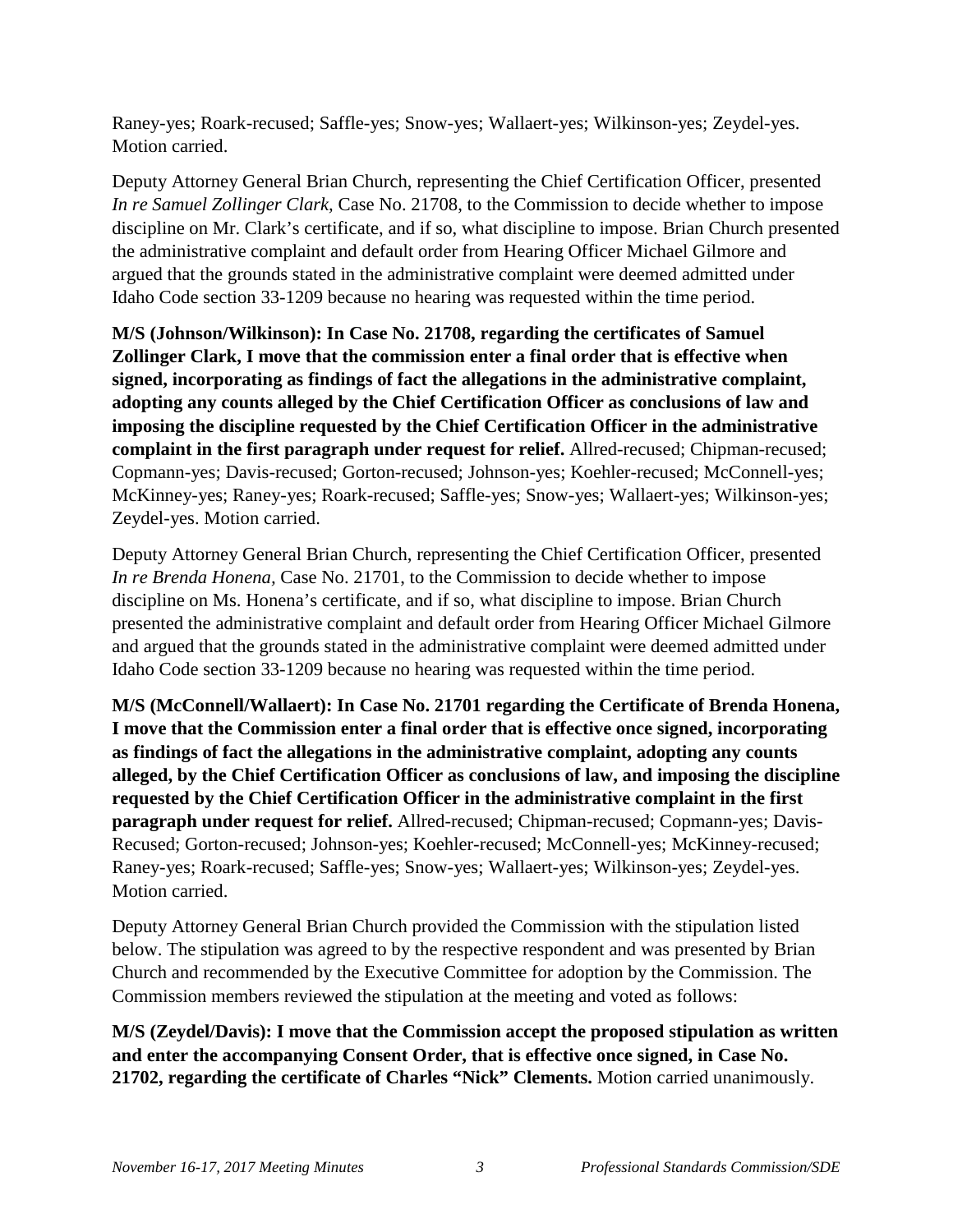Commission members Allred, Chipman, Davis, Gorton, Koehler, McKinney, and Roark were recused from voting. Members Enger and Welton were absent.

### **STATE BOARD REPORT**

Christina Linder, Educator Effectiveness Program Manager in the State Board Office, reported on the following:

- 1) The Apply Idaho Campaign allows Idaho high school students to apply to Idaho Universities without an application fee.
- 2) Evaluation Reviews have been completed—the group reconvened to assess data from desk and onsite reviews, with a report coming up at the December State Board Meeting.
- 3) The Pipeline Group has met, and is expected to make a report at the December State Board meeting.
- 4) Experiencing a teacher shortage, Idaho is consistently losing 10% of its teachers every year. In addition, 18% of first-year teachers are lost in Idaho each year.

# **AUTHORIZATIONS COMMITTEE**

Chair Elisa Saffle reported that during its November 16, 2017, meeting, the Authorizations Committee recommended that the Commission approve the following new Teacher to New Certificate/Endorsement Requests (for the 2017-2018 school year):

| <b>School District</b>               | #    | <b>First</b>          | <b>Last Name</b> | <b>Endorsement Requested</b>                |
|--------------------------------------|------|-----------------------|------------------|---------------------------------------------|
| Aberdeen School District             | #058 | <b>Name</b><br>Yvonne | Nowland          | 7029 Exceptional Child Generalist           |
|                                      |      |                       |                  | $K-12$                                      |
| <b>Blackfoot School District</b>     | #055 | Shannon               | Lance            | 7053 School Principal Pre-K-12              |
| <b>Blaine County School District</b> | #061 | Jamie                 | Harding          | 7020 Teacher Librarian K-12                 |
| <b>Blaine County School District</b> | #061 | Fritz                 | Peters           | 7050 Superintendent                         |
| <b>Bonneville School District</b>    | #093 | Christoph<br>er       | Cutler           | 7420 Natural Science 6-12                   |
| <b>Bonneville School District</b>    | #093 | Megan                 | Farmer           | 7029 Exceptional Child Generalist<br>$K-12$ |
| <b>Bonneville School District</b>    | #093 | Trevor                | Jarvis           | 7020 Teacher Librarian K-12                 |
| <b>Boundary County School</b>        | #101 | Mark                  | Yercheck         | 7120 English 6-12                           |
| <b>District</b>                      |      |                       |                  |                                             |
| <b>Bruneau Grand View Joint</b>      | #365 | Lindsey               | McKinney         | 7320 Mathematics - Basic 6-12               |
| <b>School District</b>               |      |                       |                  |                                             |
| <b>Butte County School District</b>  | #111 | Chad                  | Angell           | 7053 School Principal Pre-K-12              |
| <b>Butte County School District</b>  | #111 | Mindy                 | Gamett           | 7010 All Subject K-8                        |
| <b>Butte County School District</b>  | #111 | Malena                | Kelly            | 7019 Early Childhood Special                |
|                                      |      |                       |                  | Education PreK-Grade 3, 7029                |
|                                      |      |                       |                  | <b>Exceptional Child Generalist K-12</b>    |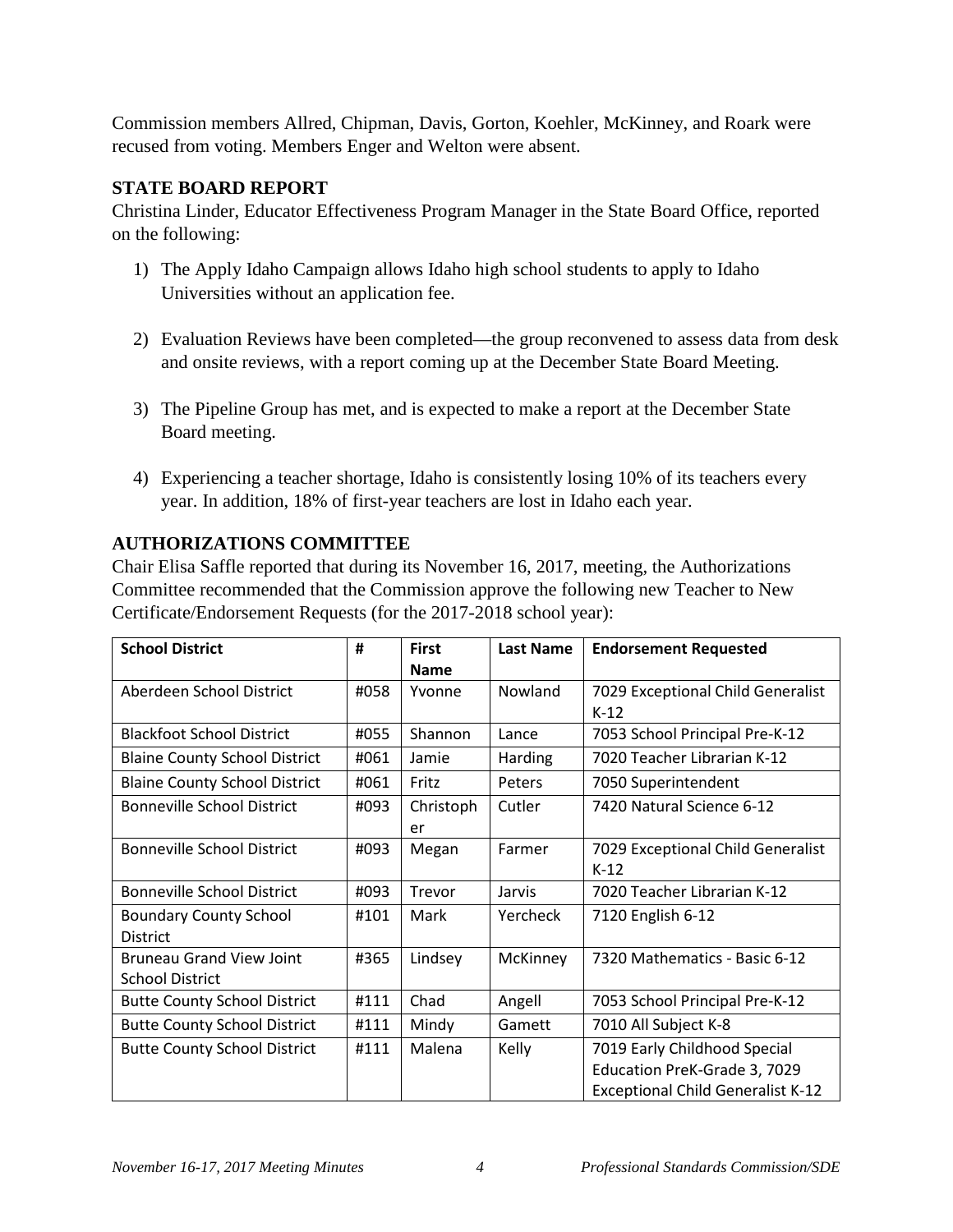| <b>School District</b>                        | #    | <b>First</b>   | <b>Last Name</b> | <b>Endorsement Requested</b>                            |
|-----------------------------------------------|------|----------------|------------------|---------------------------------------------------------|
|                                               |      | <b>Name</b>    |                  |                                                         |
| <b>Caldwell School District</b>               | #132 | Maite          | <b>Biain</b>     | 7024 School Psychologist                                |
| <b>Caldwell School District</b>               | #132 | Kerry          | <b>Black</b>     | 7019 Early Childhood Special                            |
|                                               |      |                |                  | <b>Education Pre-K-Grade 3</b>                          |
| <b>Caldwell School District</b>               | #132 | Melanie        | Holaday          | 7083 Blended EC/EC Special Ed                           |
|                                               |      |                |                  | (Birth-Gr 3)                                            |
| <b>Caldwell School District</b>               | #132 | Lisa           | Loosle           | 7024 School Psychologist                                |
| Cambridge School District                     | #432 | Anne           | Dunn             | 7019 Early Childhood Special                            |
| Cambridge School District                     | #432 | DeAnna         | Nash             | <b>Education Pre-K-Grade 3</b><br>7300 Mathematics 6-12 |
|                                               |      |                |                  |                                                         |
| Cassia County Joint School<br><b>District</b> | #151 | Jenna          | Jerez            | 7720 World Language - Spanish 6-<br>12                  |
| Cassia County Joint School                    | #151 | Lyn            | Story            | 7200 Social Studies 6-12                                |
| <b>District</b>                               |      |                |                  |                                                         |
| <b>Castleford School District</b>             | #417 | <b>Brian</b>   | Lowry            | 7221 History 6-12                                       |
| <b>Castleford School District</b>             | #417 | Karla          | Miller           | 7120 English 6-12                                       |
| <b>Compass Public Charter School</b>          | #455 | Thomas         | <b>Baker</b>     | 8520 Health 5-9                                         |
| <b>Compass Public Charter School</b>          | #455 | Amanda         | Nagy             | 7024 School Psychologist                                |
| <b>Cottonwood School District</b>             | #242 | Kerrie         | Raines           | 7024 School Psychologist                                |
| Genesee Joint Schools                         | #282 | Greg           | Hardie           | 7200 Social Studies 6-12                                |
| <b>Glenns Ferry School District</b>           | #192 | Marria         | Coriell          | 7430 Physical Science 6-12                              |
| <b>Glenns Ferry School District</b>           | #192 | Jacob          | Shrum            | 7222 - American Government/                             |
|                                               |      |                |                  | Political Science (6-12)                                |
| Gooding Joint School District                 | #231 | Shawn          | Patterson        | 7521 Health K-12                                        |
| Hansen School District                        | #415 | Mary Kay       | Setoki           | 7083 Blended EC/EC Special Ed                           |
|                                               |      |                |                  | (Birth-Gr 3)                                            |
| Idaho Falls School District                   | #091 | Nicole         | Clark            | 7029 Exceptional Child Generalist                       |
| Idaho Falls School District                   | #091 | Thomas         | Kohler           | $K-12$<br>7440 Chemistry 6-12                           |
|                                               |      |                |                  |                                                         |
| <b>Idaho Falls School District</b>            | #091 | Amy            | McMullen         | 7083 Blended EC/EC Special Ed<br>(Birth-Gr 3)           |
| Independent School District of                | #001 | Heidi          | Hill             | 7971 Family Consumer Sciences                           |
| <b>Boise City</b>                             |      |                |                  | $6 - 12$                                                |
| Jefferson School District                     | #251 | Isaac          | Marble           | 7222 American Government/                               |
|                                               |      |                |                  | Political Science (6-12)                                |
| Jefferson School District                     | #251 | Katrina        | Peterson         | 7029 Exceptional Child Generalist                       |
|                                               |      |                |                  | $K-12$                                                  |
| Jefferson School District                     | #251 | Michael        | Rucker           | 7120 English 6-12                                       |
| Jefferson School District                     | #251 | Richard        | Troyer           | 7024 School Psychologist                                |
| Jerome Joint School District                  | #261 | Cynthia        | Gonzales         | 7022 Counselor K-12                                     |
| Jerome Joint School District                  | #261 | <b>Brandon</b> | Robinson         | 7120 English 6-12                                       |
| Joint School District                         | #002 | <b>Brooke</b>  | Gillette         | 7451 Earth and Space Science 6-<br>12                   |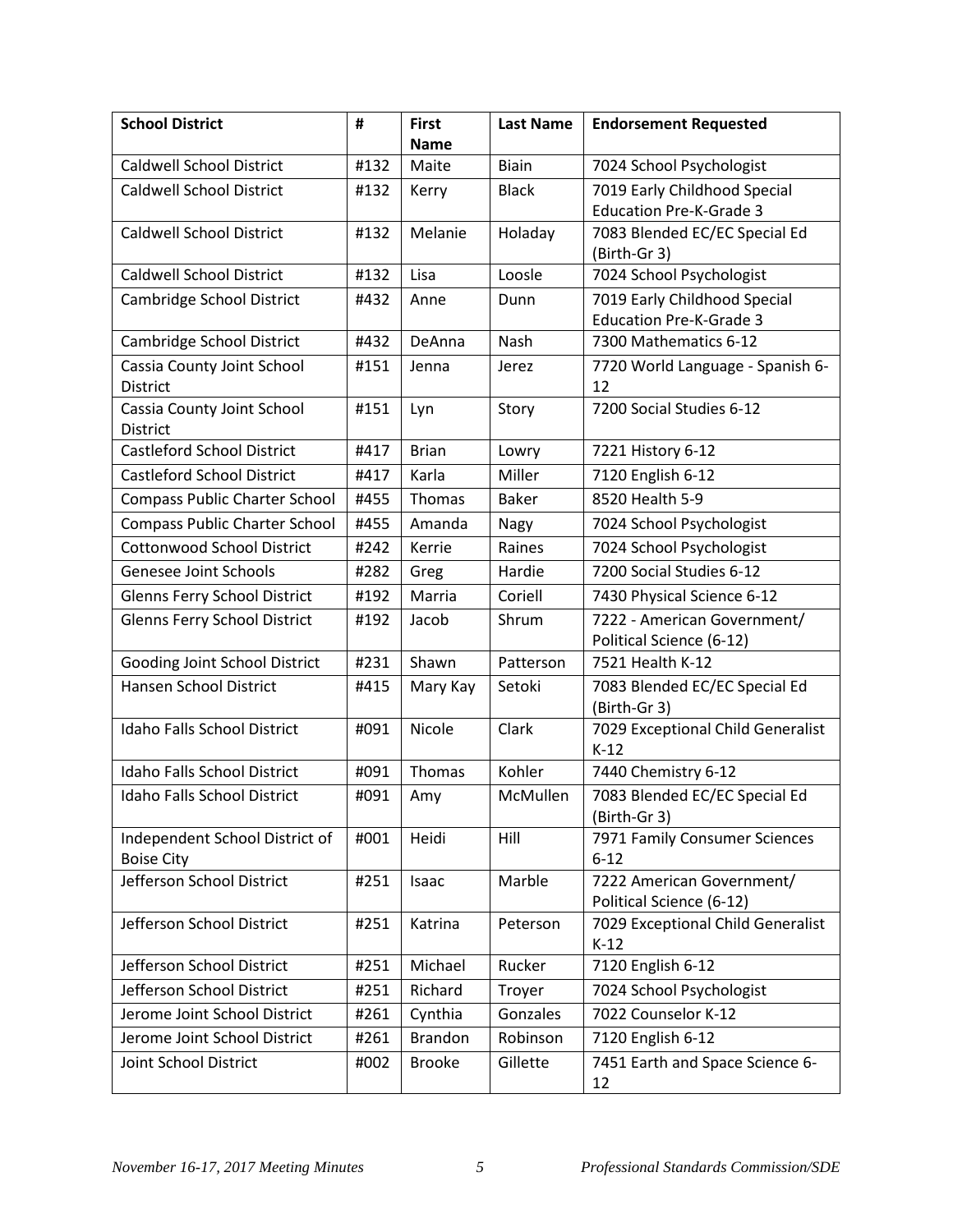| <b>School District</b>                      | #    | <b>First</b> | <b>Last Name</b>   | <b>Endorsement Requested</b>                                                                                               |
|---------------------------------------------|------|--------------|--------------------|----------------------------------------------------------------------------------------------------------------------------|
|                                             |      | <b>Name</b>  |                    |                                                                                                                            |
| Joint School District                       | #002 | Kathleen     | Martini            | 7451 Earth and Space Science 6-<br>12                                                                                      |
| Joint School District                       | #002 | Gina         | McCarroll          | 7222 American Government/                                                                                                  |
|                                             |      |              |                    | Political Science (6-12)                                                                                                   |
| Joint School District                       | #002 | Jaimie       | Skinner            | 7126 English as a New Language<br>(ENL) K-12                                                                               |
| Kamiah Joint School District                | #304 | Carol        | <b>Tighe</b>       | 7083 Blended EC/EC Special Ed<br>(Birth-Gr 3), 7029 Exceptional<br>Child Generalist K-12                                   |
| Kimberly School District                    | #414 | Kayla        | Hutcheson          | 7010 All Subject K-8                                                                                                       |
| Kimberly School District                    | #414 | Jolene       | Nannini            | 7022 Counselor K-12                                                                                                        |
| Kimberly School District                    | #414 | Kelly        | Stover             | 7020 Teacher Librarian K-12                                                                                                |
| Lake Pend Oreille School<br><b>District</b> | #084 | Suzanna      | Altsuler           | 7024 School Psychologist                                                                                                   |
| Lake Pend Oreille School<br>District        | #084 | Robert       | Griffin            | 7029 Exceptional Child Generalist<br>$K-12$                                                                                |
| Lake Pend Oreille School<br><b>District</b> | #084 | Nayla        | Morton             | 7228 Economics 6-12                                                                                                        |
| Lakeland Joint School District              | #272 | Michelle     | Marvel             | 8451 Earth and Space Science 5-9                                                                                           |
| Lapwai School District                      | #341 | D'Lisa       | Penney-<br>Pinkham | 7053 School Principal Pre-K-12                                                                                             |
| <b>Madison School District</b>              | #321 | Steven       | <b>Barrus</b>      | 6180 Graphical Arts/Journalism 6-<br>12                                                                                    |
| <b>Madison School District</b>              | #321 | Ryan         | Hancock            | 7320 Mathematics Basic 6-12                                                                                                |
| <b>Madison School District</b>              | #321 | Nichole      | Stanford           | 6180 Graphical Arts/Journalism 6-<br>12                                                                                    |
| McCall-Donnelly School District             | #421 | Stacey       | <b>Barcas</b>      | 7014 Blended Elementary<br>Ed/Elementary Special Ed 4-6                                                                    |
| McCall-Donnelly School District             | #421 | Levi         | Day                | 7126 English as a New Language<br>(ENL) K-12, 7120 English 6-12,<br>7521 Health K-12, 7511 Physical<br>Education (PE) K-12 |
| Middleton School District                   | #134 | Jay          | Fermin             | 7126 English as a New Language<br>(ENL) K-12                                                                               |
| Mountain View School District               | #244 | Vincent      | Martinez           | 7093 Business Technology<br>Education 6-12                                                                                 |
| <b>Mullan School District</b>               | #392 | Laura        | Fritz              | 7971 Family Consumer Sciences<br>$6 - 12$                                                                                  |
| Nampa School District                       | #131 | Rhonda       | Radigan            | 7029 Exceptional Child Generalist<br>$K-12$                                                                                |
| New Plymouth School District                | #372 | Shelly       | Edmunson           | 7020 Teacher Librarian K-12                                                                                                |
| North Fork School District                  | #591 | Carole       | Cox                | 7300 Mathematics 6-12                                                                                                      |
| Oneida School District                      | #351 | Julie        | Green              | 7228 Economics 6-12                                                                                                        |
| Payette School District                     | #371 | Angie        | Spelman            | 7020 Teacher Librarian K-12                                                                                                |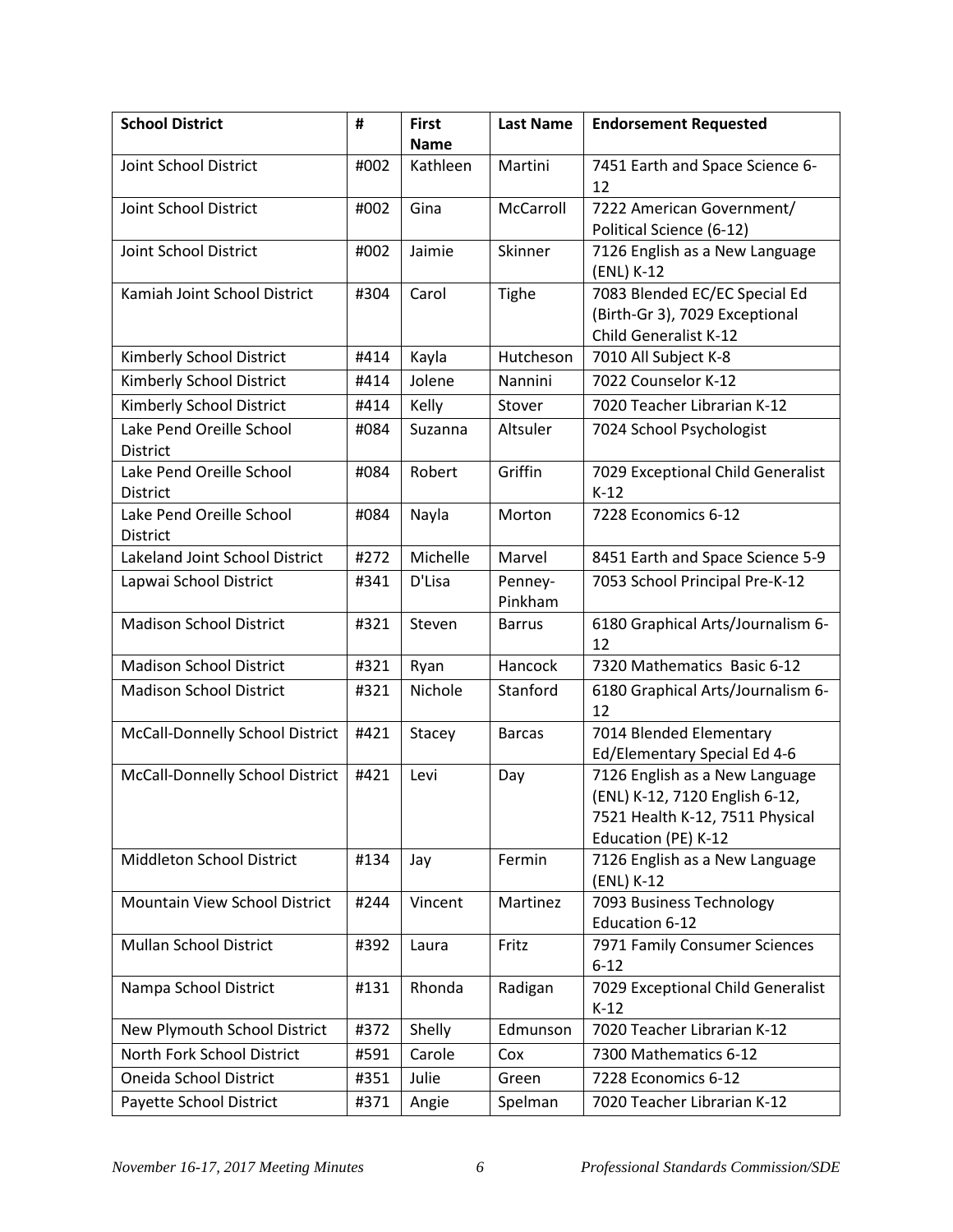| <b>School District</b>           | #    | <b>First</b><br><b>Name</b> | <b>Last Name</b> | <b>Endorsement Requested</b>      |
|----------------------------------|------|-----------------------------|------------------|-----------------------------------|
|                                  | #044 |                             |                  |                                   |
| Plummer-Worley Joint School      |      | Brittany                    | Deshner          | 7720 World Language - Spanish 6-  |
| <b>District</b>                  |      |                             |                  | 12                                |
| Pocatello/Chubbuck School        | #025 | Rhonda                      | <b>Jenkins</b>   | 7971 Family Consumer Sciences     |
| <b>District</b>                  |      |                             |                  | $6 - 12$                          |
| Pocatello/Chubbuck School        | #025 | Korey                       | Jensen           | 7520 Health 6-12                  |
| <b>District</b>                  |      |                             |                  |                                   |
| <b>Ririe School District</b>     | #252 | Kayla                       | <b>Baker</b>     | 7029 Exceptional Child Generalist |
|                                  |      |                             |                  | $K-12$                            |
| Sage International School of     | #475 | Susan                       | Rehman           | 7712 World Language - French K-   |
| <b>Boise</b>                     |      |                             |                  | 12                                |
| Salmon School District           | #291 | Stacey                      | Murphy           | 7028 Gifted and Talented K-12     |
| Salmon School District           | #291 | Anna                        | Schroeder        | 7029 Exceptional Child Generalist |
|                                  |      |                             |                  | $K-12$                            |
| <b>Shoshone School District</b>  | #312 | Colin                       | Smith            | 8320 Mathematics - Basic 5-9      |
| Soda Springs School District     | #150 | Nathan                      | Melander         | 7029 Exceptional Child Generalist |
|                                  |      |                             |                  | K-12, 7010 All Subjects K-8       |
| St. Maries Joint School District | #041 | <b>Brandi</b>               | Johnson          | 8451 Earth and Space Science 5-9  |
| <b>Teton School District</b>     | #401 | Sarah                       | Christense       | 7512 Physical Education (PE) 6-12 |
|                                  |      |                             | n                |                                   |
| <b>Teton School District</b>     | #401 | Susan                       | <b>Hawkins</b>   | 7029 Exceptional Child Generalist |
|                                  |      |                             |                  | $K-12$                            |
| <b>Wendell School District</b>   | #232 | Mechelle                    | Fogelsong        | 7020 Teacher Librarian K-12       |
| <b>Wendell School District</b>   | #232 | Phil                        | Wert             | 7511 Physical Education (PE) K-12 |
| West Side School District        | #202 | Janis                       | <b>Buttars</b>   | 7029 Exceptional Child Generalist |
|                                  |      |                             |                  | $K-12$                            |

It was reported that three Teacher to New Certificate/Endorsement requests (for the 2017-2018 school year) were moved to the December meeting. Chair Elisa Saffle explained that applications moved to the December meeting are those applications in which the Authorizations Committee is waiting on additional information for the application packet.

| <b>School District</b>                                 | #    | <b>First Name</b> | Last Name        | Endorsement<br>Requested                 |
|--------------------------------------------------------|------|-------------------|------------------|------------------------------------------|
| Jefferson School<br><b>District</b>                    | #251 | Jennifer          | <b>Breshears</b> | 7420 Natural<br>Science 6-12             |
| Kuna School<br><b>District</b>                         | #003 | William           | Ayers            | 7300<br>Mathematics 6-12                 |
| West Bonner<br><b>County School</b><br><b>District</b> | #083 | Martin            | Landry           | 7512 Physical<br>Education (PE) 6-<br>12 |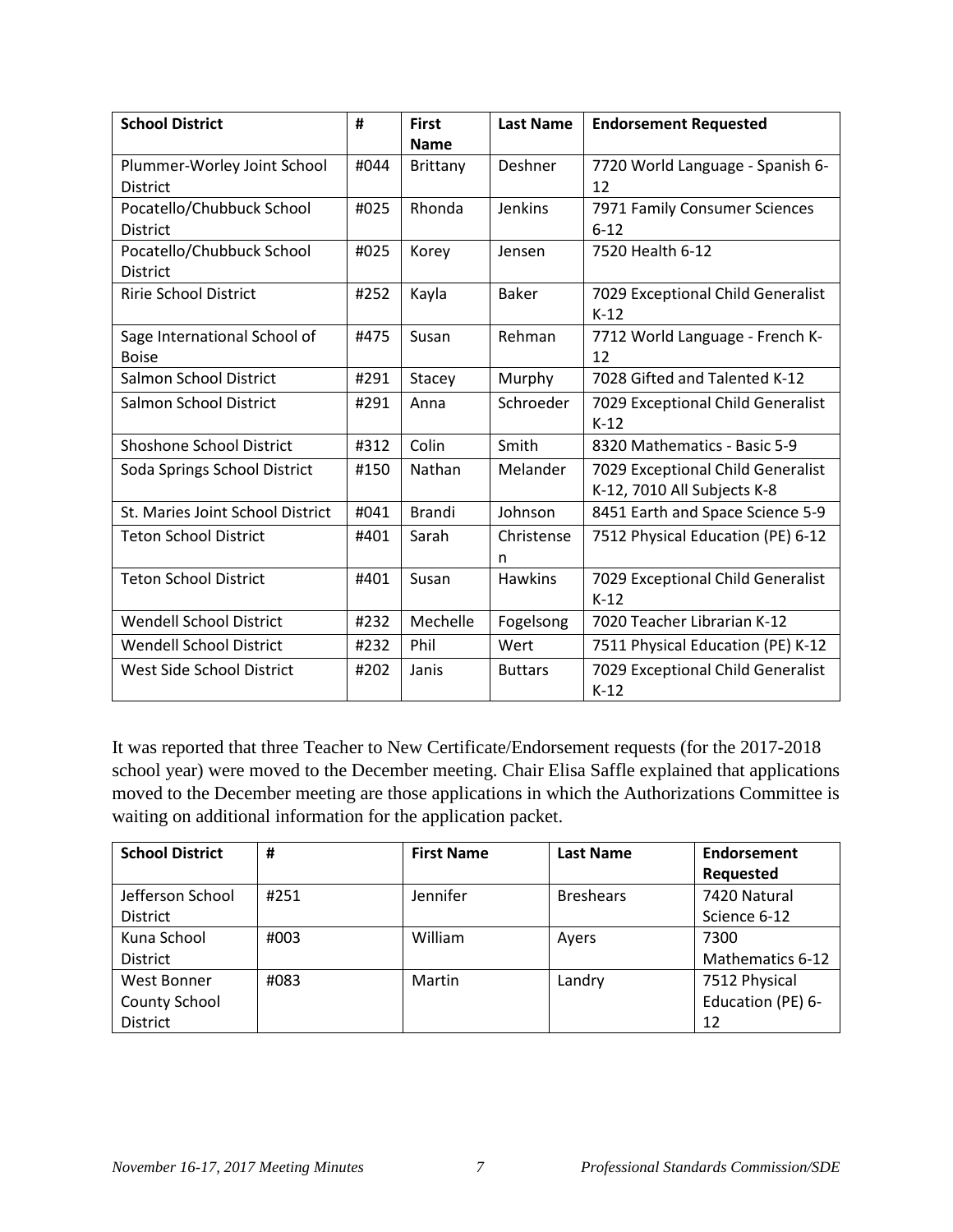Chair Elisa Saffle reported that during its November 16, 2017, meeting, the Authorizations Committee recommended that the Commission deny the following new Teacher to New Certificate/Endorsement request (for the 2017-2018 school year):

| <b>School District</b>                           | #    | <b>First Name</b> | <b>Last Name</b> | Endorsement<br>Requested                                     |
|--------------------------------------------------|------|-------------------|------------------|--------------------------------------------------------------|
| <b>Boundary County</b><br><b>School District</b> | #101 | Rachel            | Wheatley         | 7421 Biological<br>Science 6-12,<br>7300<br>Mathematics 6-12 |

Chair Elisa Saffle reported that during its November 16, 2017, meeting, the Authorizations Committee recommended that the Commission approve the following Alternative Authorization – Pupil Personnel application packets (for the 2017-2018 school year):

| <b>School District</b> | #    | <b>First Name</b> | <b>Last Name</b> | Endorsement       |
|------------------------|------|-------------------|------------------|-------------------|
|                        |      |                   |                  | <b>Requested</b>  |
| Wendell School         | #232 | Kevin             | Connor           | 7022 Counselor K- |
| <b>District</b>        |      |                   |                  | 12                |
| Idaho Falls School     | #091 | Rebecca           | Chidester        | 7022 Counselor K- |
| <b>District</b>        |      |                   |                  | 12                |

During its November 16, 2017, meeting, the Authorizations Committee recommended that the Commission approve 198 Content Specialist endorsement applications (all for the 2017-2018 school year).

| <b>School District</b>             | #    | <b>First</b><br><b>Name</b> | <b>Last Name</b> | <b>Endorsement Requested</b>      |
|------------------------------------|------|-----------------------------|------------------|-----------------------------------|
| Aberdeen School District           | #058 | <b>Ivonne</b>               | <b>Hartman</b>   | 7019 Early Childhood Special      |
|                                    |      |                             |                  | <b>Education Pre-K-3</b>          |
| Alturas International Academy      | #495 | Megan                       | Tholen           | 7010 All Subjects K-8             |
| Alturas International Academy      | #495 | Joel                        | Walton           | 7010 All Subjects K-8             |
| American Falls School District     | #381 | Preston                     | Crompton         | 7010 All Subjects K-8             |
| American Falls School District     | #381 | Dana                        | Benge            | 7120 English 6-12, 7010 All       |
|                                    |      |                             |                  | Subjects K-8                      |
| <b>Avery School District</b>       | #394 | Renee                       | McQuade          | 7010 All Subjects K-8             |
| <b>Basin School District</b>       | #072 | Kent                        | Johnson          | 7300 Mathematics 6-12             |
| <b>Basin School District</b>       | #072 | Sydney                      | Porter           | 7120 English 6-12                 |
| Bear Lake School District          | #033 | John                        | <b>Bomsta</b>    | 7300 Mathematics 6-12             |
| <b>Bear Lake School District</b>   | #033 | Chaylie                     | Hulme            | 7029 Exceptional Child Generalist |
|                                    |      |                             |                  | K-12, 7010 All Subjects K-8       |
| <b>Bear Lake School District</b>   | #033 | Kristina                    | Reese            | 7010 All Subjects K-8             |
| <b>Blackfoot Charter Community</b> | #477 | Deborah                     | Cox              | 7029 Exceptional Child Generalist |
| Learning Center                    |      |                             |                  | K-12, 7010 All Subjects K-8       |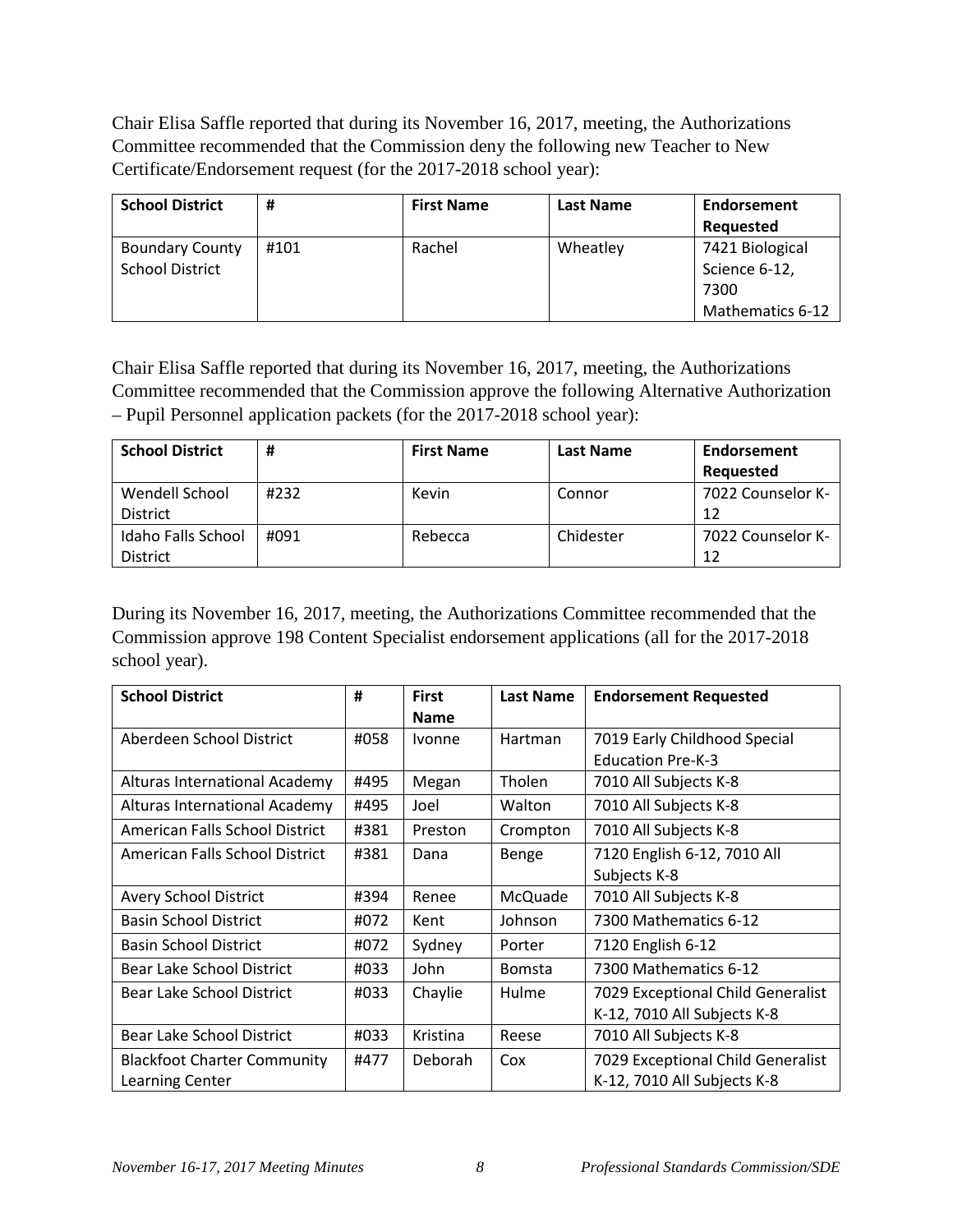| <b>School District</b>                              | #    | <b>First</b>   | <b>Last Name</b> | <b>Endorsement Requested</b>                |
|-----------------------------------------------------|------|----------------|------------------|---------------------------------------------|
|                                                     |      | <b>Name</b>    |                  |                                             |
| <b>Blackfoot Charter Community</b>                  | #477 | Jennifer       | Thompson         | 7010 All Subjects K-8                       |
| Learning Center                                     |      |                |                  |                                             |
| <b>Blackfoot Charter Community</b>                  | #477 | Alyson         | Paice            | 7421 Biological Science 6-12                |
| Learning Center<br><b>Blackfoot School District</b> | #055 | Kolby          | Arehart          | 7010 All Subjects K-8                       |
| <b>Blaine County School District</b>                | #061 | Ellen          | Sanders          | 7820 Music 6-12                             |
| <b>Bonneville Joint School District</b>             | #093 | Kaye Lyn       | <b>Berrett</b>   | 7010 All Subjects K-8                       |
| <b>Bonneville Joint School District</b>             | #093 | Caleb          | Caple            | 7221 History 6-12                           |
| <b>Bonneville Joint School District</b>             | #093 | Holly          | Hall             | 7010 All Subjects K-8                       |
| <b>Bonneville Joint School District</b>             | #093 | Sarah          | Keller           | 7010 All Subjects K-8                       |
| <b>Bonneville Joint School District</b>             | #093 | Linda          | Rayner           | 7300 Mathematics 6-12                       |
| <b>Bonneville Joint School District</b>             | #093 |                | Walsh            | 7029 Exceptional Child Generalist           |
|                                                     |      | Casey          |                  | $K-12$                                      |
| <b>Bonneville Joint School District</b>             | #093 | Jessica        | Hoffman-         | 7120 English 6-12, 7852 Visual              |
|                                                     |      |                | Ramirez          | Arts 6-12                                   |
| <b>Bonneville Joint School District</b>             | #093 | Erin           | Campbell         | 7010 All Subjects K-8                       |
| <b>Bonneville Joint School District</b>             | #093 | Kimberly       | House            | 7010 All Subjects K-8                       |
| Bonneville Joint School District                    | #093 | Danielle       | Johnson          | 7010 All Subjects K-8                       |
| <b>Bonneville Joint School District</b>             | #093 | Kimberly       | Petty            | 7010 All Subjects K-8                       |
| <b>Bonneville Joint School District</b>             | #093 | Ilene          | <b>Ricks</b>     | 7022 Counselor K-12                         |
| <b>Bonneville Joint School District</b>             | #093 | Kerri          | Smith            | 7010 All Subjects K-8                       |
| <b>Bonneville Joint School District</b>             | #093 | Seth           | Wellard          | 7010 All Subjects K-8                       |
| Bonneville Joint School District                    | #093 | Gina           | <b>Baxter</b>    | 7029 Exceptional Child Generalist<br>$K-12$ |
| <b>Bonneville Joint School District</b>             | #093 | Daralee        | <b>Beck</b>      | 7029 Exceptional Child Generalist           |
|                                                     |      |                |                  | K-12, 7010 All Subjects K-8                 |
| <b>Bonneville Joint School District</b>             | #093 | Todd           | Christense       | 7029 Exceptional Child Generalist           |
|                                                     |      |                | n                | $K-12$                                      |
| <b>Boundary County School</b><br>District           | #101 | Jacob          | Garrison         | 7440 Chemistry 6-12                         |
| <b>Boundary County School</b><br>District           | #101 | Jessica        | <b>Vickers</b>   | 7010 All Subjects K-8                       |
| <b>Boundary County School</b>                       | #101 | <b>Bailey</b>  | Cavender         | 7221 History 6-12, 7120 English 6-          |
| District                                            |      |                |                  | 12                                          |
| <b>Butte County School District</b>                 | #111 | Cheyan         | Coburn           | 7421 Biological Science 6-12                |
| <b>Butte County School District</b>                 | #111 | Roman          | Pacheco          | 7420 Natural Science 6-12                   |
| <b>Caldwell School District</b>                     | #132 | Alexandri<br>a | Flemmer          | 7221 History 6-12                           |
| <b>Caldwell School District</b>                     | #132 | Todd           | Foy              | 7300 Mathematics 6-12                       |
| <b>Caldwell School District</b>                     | #132 | Jacob          | <b>Nye</b>       | 7120 English 6-12                           |
| <b>Caldwell School District</b>                     | #132 | Amanda         | Sandoval         | 7029 Exceptional Child Generalist<br>$K-12$ |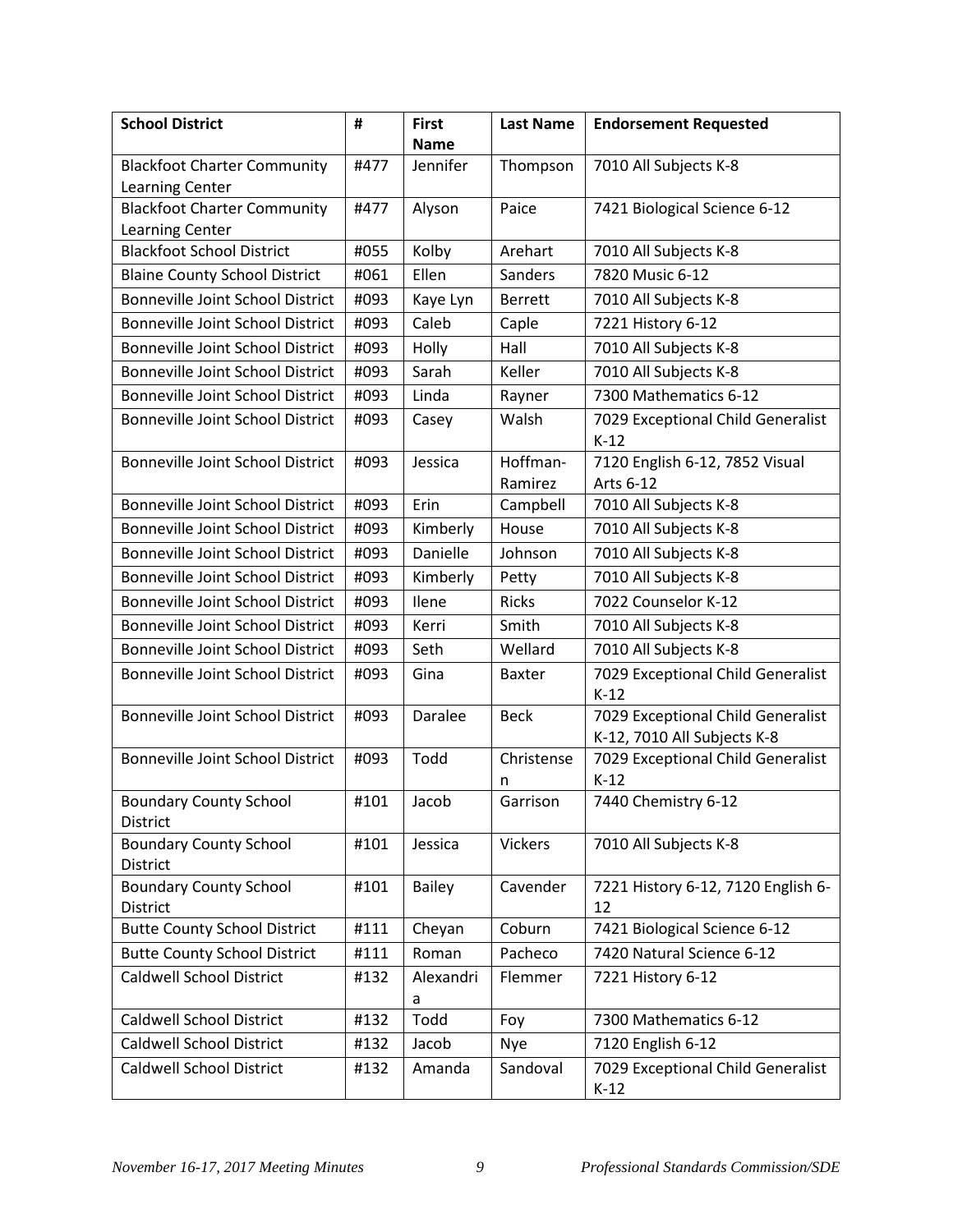| <b>School District</b>                        | #    | <b>First</b>  | <b>Last Name</b>  | <b>Endorsement Requested</b>                             |
|-----------------------------------------------|------|---------------|-------------------|----------------------------------------------------------|
|                                               |      | <b>Name</b>   |                   | 7300 Mathematics 6-12                                    |
| <b>Caldwell School District</b>               | #132 | Isidro        | Zaragoza          |                                                          |
| <b>Caldwell School District</b>               | #132 | Hope          | Decuir            | 7010 All Subjects K-8                                    |
| <b>Caldwell School District</b>               | #132 | Shlomo        | Kostenko          | 7029 Exceptional Child Generalist<br>$K-12$              |
| <b>Caldwell School District</b>               | #132 | Kathryn       | Robinson          | 7010 All Subjects K-8                                    |
| <b>Caldwell School District</b>               | #132 | Toni          | Schmeling         | 7300 Mathematics 6-12                                    |
| <b>Caldwell School District</b>               | #132 | Brittany      | Wirth             | 7010 All Subjects K-8                                    |
| <b>Caldwell School District</b>               | #132 | Jason         | Wonderlic<br>h.   | 7511 Physical Education (PE) K-<br>12, 7521 Health K-12  |
| <b>Caldwell School District</b>               | #132 | Haylee        | Burnham           | 7010 All Subjects K-8                                    |
| <b>Caldwell School District</b>               | #132 | Zachary       | Groebling<br>hoff | 7810 Music K-12                                          |
| <b>Caldwell School District</b>               | #132 | Abigail       | Lacey             | 7019 Early Childhood Special<br><b>Education Pre-K-3</b> |
| <b>Caldwell School District</b>               | #132 | Abbe          | Frantz            | 7029 Exceptional Child Generalist<br>$K-12$              |
| <b>Caldwell School District</b>               | #132 | Arlene        | Hollingswo<br>rth | 7010 All Subjects K-8                                    |
| <b>Caldwell School District</b>               | #132 | Joleena       | Malugani          | 7010 All Subjects K-8                                    |
| Cassia County Joint School<br>District        | #151 | Kevin         | Green             | 7010 All Subjects K-8                                    |
| Cassia County Joint School<br><b>District</b> | #151 | Sherri        | Power             | 7010 All Subjects K-8                                    |
| Cassia County Joint School<br>District        | #151 | Leslie        | Redhead           | 7221 History 6-12, 7852 Visual Art<br>$6 - 12$           |
| Cassia County Joint School                    | #151 | Michael       | Jenks             | 7221 History 6-12, 7222 American                         |
| District                                      |      |               |                   | Government/Political Science 6-                          |
|                                               |      |               |                   | 12, 7236 Sociology/Anthropology<br>$6 - 12$              |
| Cassia County Joint School<br>District        | #151 | Jennifer      | Hartgrave         | 7010 All Subjects K-8                                    |
| Cassia County Joint School<br>District        | #151 | Holly         | Ottley            | 7300 Mathematics 6-12                                    |
| Cassia County Joint School<br>District        | #151 | Juan          | Rodriguez         | 7512 Physical Education (PE) 6-12                        |
| Cassia County Joint School<br>District        | #151 | Patricia      | Merrill           | 7022 Counselor K-12                                      |
| Cassia County Joint School<br>District        | #151 | Kzandra       | <b>Myers</b>      | 7810 Music K-12                                          |
| Coeur d'Alene School District                 | #271 | Denni         | Hardy             | 7029 Exceptional Child Generalist<br>$K-12$              |
| Coeur d'Alene School District                 | #271 | Veronica      | Purcell           | 7029 Exceptional Child Generalist<br>$K-12$              |
| Coeur d'Alene School District                 | #271 | <b>Brooke</b> | <b>Hutchins</b>   | 7022 Counselor K-12                                      |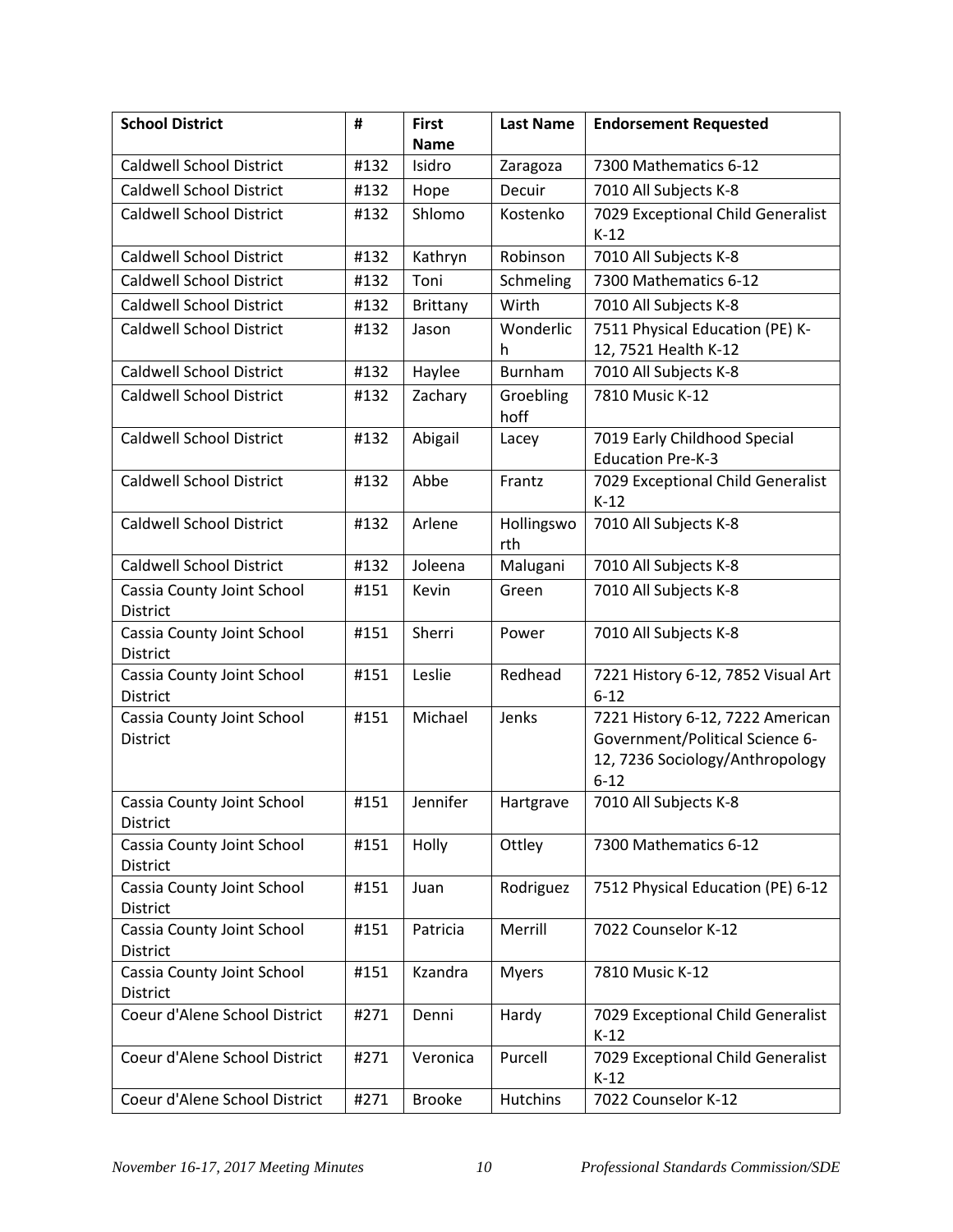| <b>School District</b>                              | #    | <b>First</b> | <b>Last Name</b> | <b>Endorsement Requested</b>                |
|-----------------------------------------------------|------|--------------|------------------|---------------------------------------------|
|                                                     |      | <b>Name</b>  |                  |                                             |
| <b>Compass Public Charter School</b>                | #455 | Ryan         | O'Leary          | 7120 English 6-12                           |
| <b>Compass Public Charter School</b>                | #455 | Jacob        | Trudeau          | 7511 Physical Education (PE) K-12           |
| <b>Compass Public Charter School</b>                | #455 | Erik         | Kendall          | 7300 Mathematics 6-12, 7440                 |
|                                                     |      |              |                  | Chemistry 6-12                              |
| Dietrich School District                            | #314 | Sarah        | Stowell          | 7010 All Subjects K-8                       |
| <b>Dietrich School District</b>                     | #314 | Kaylee       | Perron           | 7420 Natural Science 6-12                   |
| Dietrich School District                            | #314 | Jessica      | Whisenhu         | 7810 Music K-12                             |
|                                                     |      |              | nt               |                                             |
| <b>Emmett Independent School</b>                    | #221 | Cade         | <b>Beck</b>      | 7300 Mathematics 6-12                       |
| <b>District</b><br><b>Emmett Independent School</b> | #221 | Maya         | Cutler           | 7029 Exceptional Child Generalist           |
| <b>District</b>                                     |      |              |                  | K-12, 7010 All Subjects K-8                 |
| <b>Emmett Independent School</b>                    | #221 | Kevin        | Dickey           | 7300 Mathematics 6-12                       |
| <b>District</b>                                     |      |              |                  |                                             |
| <b>Emmett Independent School</b>                    | #221 | Shelby       | Lindley          | 7512 Physical Education (PE) 6-12           |
| District                                            |      |              |                  |                                             |
| <b>Emmett Independent School</b>                    | #221 | Shelbi       | Morrison         | 7045 Special Education                      |
| <b>District</b>                                     |      |              |                  | <b>Consulting Teacher K-12</b>              |
| <b>Emmett Independent School</b>                    | #221 | Armida       | LeBreton         | 7029 Exceptional Child Generalist           |
| <b>District</b>                                     |      |              |                  | $K-12$                                      |
| <b>Emmett Independent School</b>                    | #221 | Shayne       | Seubert          | 7450 Physics 6-12, 7300                     |
| <b>District</b>                                     | #221 | Janine       | Claus            | Mathematics 6-12                            |
| <b>Emmett Independent School</b><br>District        |      |              |                  | 7010 All Subjects K-8                       |
| Falcon Ridge Public Charter                         | #456 | Paul         | Wagner           | 7810 Music K-12                             |
| School                                              |      |              |                  |                                             |
| <b>Filer School District</b>                        | #413 | Tyler        | Moulton          | 7010 All Subjects K-8                       |
| <b>Filer School District</b>                        | #413 | Christoph    | Meyerhoe         | 7421 Biological Science 6-12,               |
|                                                     |      | er           | ffer             | 7430 Physical Science 6-12                  |
| <b>Filer School District</b>                        | #413 | Camille      | Paxton           | 7010 All Subjects K-8                       |
| Filer School District                               | #413 | Christine    | Knight           | 7083 Blended EC/EC Special Ed               |
|                                                     |      |              |                  | (Birth-Gr 3)                                |
| <b>Filer School District</b>                        | #413 | Denise       | Hoyt             | 7029 Exceptional Child Generalist           |
|                                                     |      |              |                  | $K-12$                                      |
| Forrest M. Bird Charter School                      | #487 | Victoria     | Vesecky          | 7022 Counselor K-12                         |
| Forrest M. Bird Charter School                      | #487 | Hillary      | DeCecchis        | 3025 Culinary Arts 6-12                     |
| Gooding Joint School District                       | #231 | Joshua       | LaCroix          | 7029 Exceptional Child Generalist           |
|                                                     | #231 |              | Mills            | $K-12$<br>7029 Exceptional Child Generalist |
| Gooding Joint School District                       |      | Justen       |                  | $K-12$                                      |
| Grace Joint School District                         | #148 | Trenton      | Knutson          | 7022 Counselor K-12                         |
| <b>Grace Joint School District</b>                  | #148 | Kylee        | Hopkins          | 7010 All Subjects K-8                       |
| Grace Joint School District                         | #148 | Darryl       | Wadswort         | 7921 Agriculture Science and                |
|                                                     |      |              | h                | Technology 6-12                             |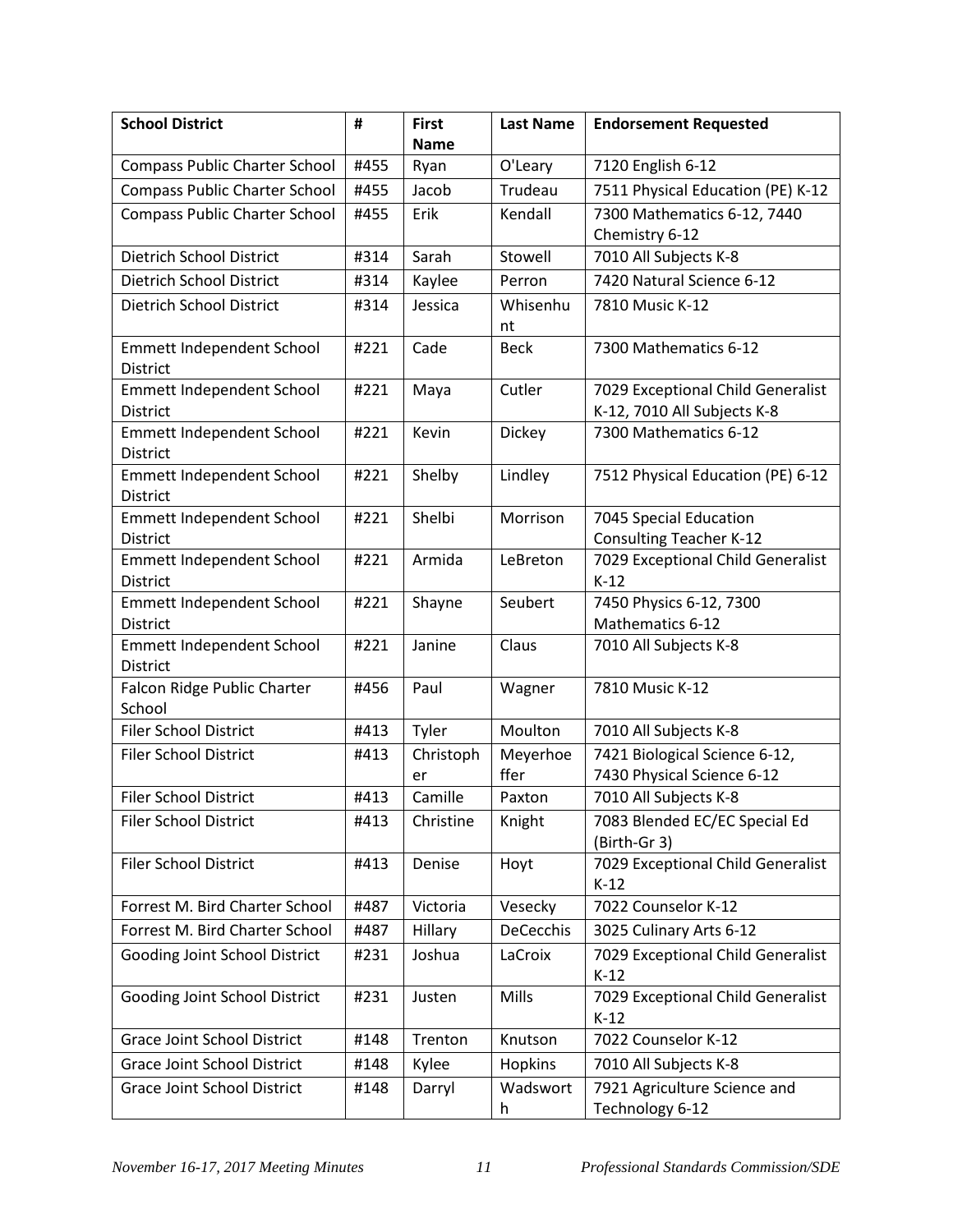| <b>School District</b>                           | #    | <b>First</b><br><b>Name</b> | <b>Last Name</b>    | <b>Endorsement Requested</b>                                     |
|--------------------------------------------------|------|-----------------------------|---------------------|------------------------------------------------------------------|
| <b>Grace Joint School District</b>               | #148 | Mackenzi                    | Pitcher             | 7010 All Subjects K-8                                            |
|                                                  |      | e                           |                     |                                                                  |
| Heritage Academy Public<br><b>Charter School</b> | #479 | Aaron                       | <b>Ivie</b>         | 7144 Communication 6-12                                          |
| Heritage Community Charter<br>School             | #481 | Lupita                      | Connor              | 7010 All Subjects K-8                                            |
| <b>Highland Joint School District</b>            | #305 | Sarah                       | Murt                | 7420 Natural Science 6-12                                        |
| <b>Highland Joint School District</b>            | #305 | Jennifer                    | Crow                | 7120 English 6-12                                                |
| Homedale Joint School District                   | #370 | Logan                       | Kotar               | 7921 Agriculture Science and<br>Technology 6-12                  |
| <b>Idaho Falls School District</b>               | #091 | Anne                        | <b>Schaafs</b>      | 7010 All Subjects K-8                                            |
| Idaho Falls School District                      | #091 | Michelle                    | Ward                | 7029 Exceptional Child Generalist<br>$K-12$                      |
| <b>Idaho Falls School District</b>               | #091 | Rachelle                    | Gates               | 7083 Blended EC/EC Special Ed<br>(Birth-Gr 3)                    |
| <b>Idaho Falls School District</b>               | #091 | Walter                      | Gates               | 7022 Counselor K-12                                              |
| Idaho Falls School District                      | #091 | Stacey                      | Ilsley              | 7010 All Subjects K-8                                            |
| Idaho Falls School District                      | #091 | Emily                       | Kvamme              | 7137 Theater Arts 6-12                                           |
| Idaho Falls School District                      | #091 | Melissa                     | Martinez            | 7120 English 6-12                                                |
| <b>Idaho Falls School District</b>               | #091 | Lori                        | Stephenso<br>n      | 7010 All Subjects K-8                                            |
| Jefferson Joint School District                  | #251 | Louis                       | Avila               | 7029 Exceptional Child Generalist<br>K-12, 7010 All Subjects K-8 |
| Jefferson Joint School District                  | #251 | Kendra                      | Calderon            | 7010 All Subjects K-8                                            |
| Jefferson Joint School District                  | #251 | Andy                        | Gonzalez            | 7010 All Subjects K-8                                            |
| Jefferson Joint School District                  | #251 | Alissa                      | Yi                  | 7010 All Subjects K-8                                            |
| Jefferson Joint School District                  | #251 | Annette                     | Fullmer             | 7029 Exceptional Child Generalist<br>K-12, 7010 All Subjects K-8 |
| Jefferson Joint School District                  | #251 | Maria                       | Rodriguez-<br>Madin | 7010 All Subjects K-8                                            |
| Jefferson Joint School District                  | #251 | Mekayla                     | Gibson              | 7026 School Social Worker                                        |
| Jefferson Joint School District                  | #251 | Susanna                     | Oberhansl<br>ey     | 7010 All Subjects K-8                                            |
| Jefferson Joint School District                  | #251 | Zhiyuan                     | Zhang               | 7010 All Subjects K-8                                            |
| Jefferson Joint School District                  | #251 | Shannon                     | Surerus             | 7029 Exceptional Child Generalist<br>$K-12$                      |
| Jefferson Joint School District                  | #251 | Laura                       | Moreno              | 7126 English as a New Language<br>(ENL) K-12                     |
| Jefferson Joint School District                  | #251 | Jason                       | Richardso<br>n      | 7010 All Subjects K-8                                            |
| Jefferson Joint School District                  | #251 | ViAnn                       | Williams            | 7010 All Subjects K-8                                            |
| Jerome Joint School District                     | #261 | Nicole                      | Applewhit<br>e      | 7029 Exceptional Child Generalist<br>$K-12$                      |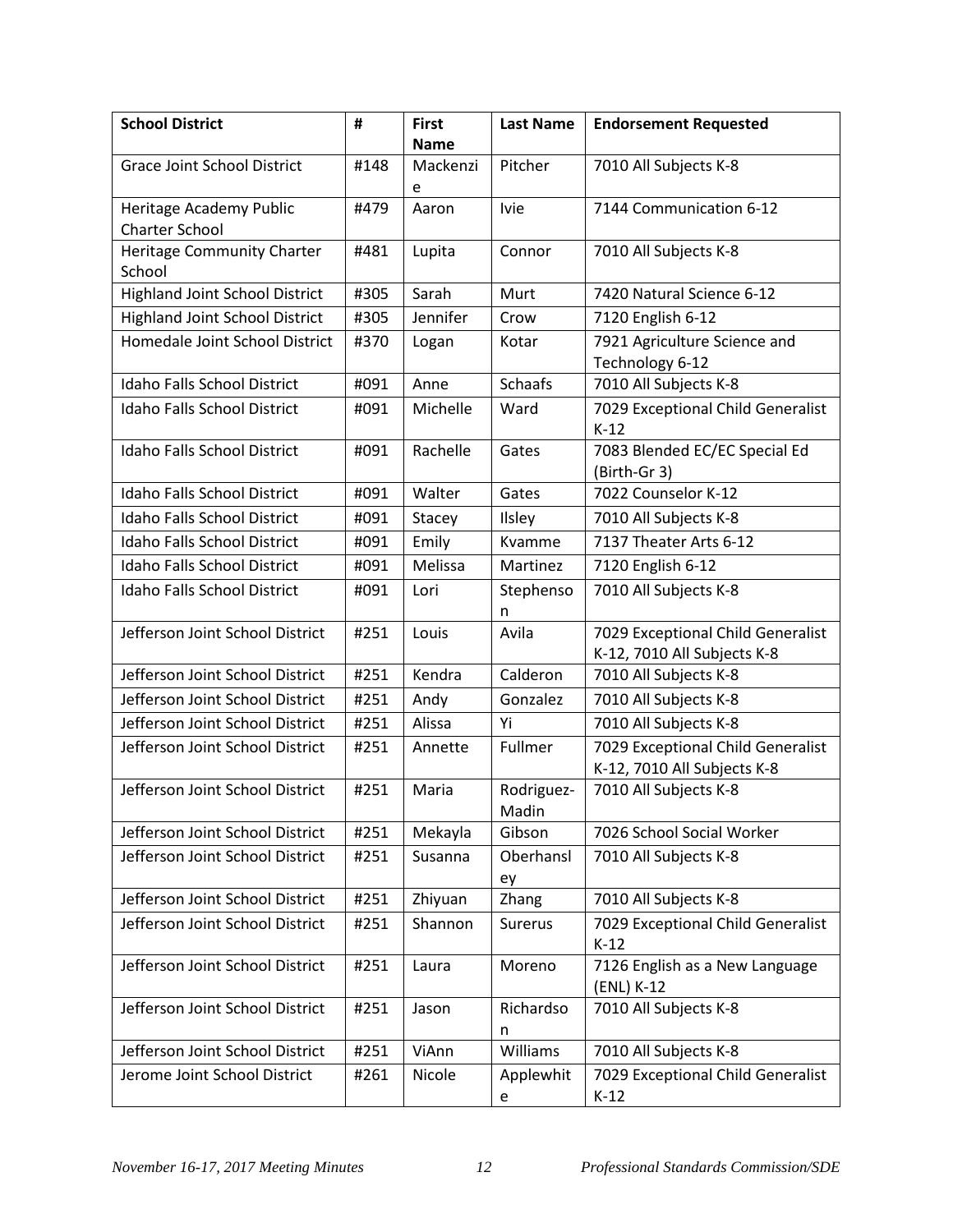| <b>School District</b>                      | #    | <b>First</b> | <b>Last Name</b> | <b>Endorsement Requested</b>                                     |  |
|---------------------------------------------|------|--------------|------------------|------------------------------------------------------------------|--|
|                                             |      | <b>Name</b>  |                  |                                                                  |  |
| Jerome Joint School District                | #261 | Greg         | Moering<br>Jr.   | 7010 All Subjects K-8                                            |  |
| Jerome Joint School District                | #261 | Jonathan     | Sheen            | 7420 Natural Science 6-12                                        |  |
| Jerome Joint School District                | #261 | John         | Campbell         | 7200 Social Studies 6-12                                         |  |
| Jerome Joint School District                | #261 | Kristina     | McClurg          | 7029 Exceptional Child Generalist<br>K-12, 7010 All Subjects K-8 |  |
| Jerome Joint School District                | #261 | Tamara       | Pendley          | 8300 Mathematics 5-9                                             |  |
| Jerome Joint School District                | #261 | Kim          | Green            | 7022 Counselor K-12                                              |  |
| Jerome Joint School District                | #261 | Vanessa      | Casad            | 7971 Family Consumer Sciences<br>$6 - 12$                        |  |
| Joint School District                       | #002 | Laurie       | Gebert           | 7740 World Language - German<br>$6 - 12$                         |  |
| Joint School District                       | #002 | Paul         | Stringer         | 7029 Exceptional Child Generalist<br>$K-12$                      |  |
| Joint School District                       | #002 | Laurie       | Maus             | 7730 World Language - French 6-<br>12                            |  |
| Joint School District                       | #002 | Shaun        | Scrivner         | 7810 Music K-12, 7010 All<br>Subjects K-8                        |  |
| Kimberly School District                    | #414 | Nicole       | Kindred          | 7010 All Subjects K-8                                            |  |
| Kuna School District                        | #003 | Sydnee       | Freiburgha<br>us | 7024 School Psychologist                                         |  |
| Kuna School District                        | #003 | Kimberly     | Nickel           | 7029 Exceptional Child Generalist<br>$K-12$                      |  |
| Lake Pend Oreille School<br><b>District</b> | #084 | Heather      | Howard           | 7022 Counselor K-12                                              |  |
| Lake Pend Oreille School<br><b>District</b> | #084 | Danette      | Smith            | 7029 Exceptional Child Generalist<br>$K-12$                      |  |
| Lake Pend Oreille School<br>District        | #084 | Matthew      | Staheli          | 7022 Counselor K-12                                              |  |
| Lakeland Joint School District              | #272 | Randy        | Shadden          | 7026 School Social Worker                                        |  |
| <b>Mackay School District</b>               | #182 | Ren          | Bell             | 7300 Mathematics 6-12                                            |  |
| <b>Mackay School District</b>               | #182 | Jennifer     | Wanstrom         | 7010 All Subjects K-8                                            |  |
| <b>Madison School District</b>              | #321 | Jake         | Lords            | 7221 History 6-12                                                |  |
| Marsh Valley Joint School<br>District       | #021 | Patsy        | Jackson          | 7010 All Subjects K-8                                            |  |
| Middleton School District                   | #134 | Dennis       | <b>Staack</b>    | 7029 Exceptional Child Generalist<br>K-12, 7010 All Subjects K-8 |  |
| Middleton School District                   | #134 | Jana         | Warner           | 7083 Blended EC/EC Special Ed<br>(Birth-Gr 3)                    |  |
| Minidoka County School<br><b>District</b>   | #331 | Kaitlyn      | Gerard           | 7029 Exceptional Child Generalist<br>K-12, 7010 All Subjects K-8 |  |
| <b>Moscow Charter School</b>                | #813 | Milee        | <b>Druffel</b>   | 7022 Counselor K-12                                              |  |
| Nampa School District                       | #131 | Erin         | Gray             | 7120 English 6-12                                                |  |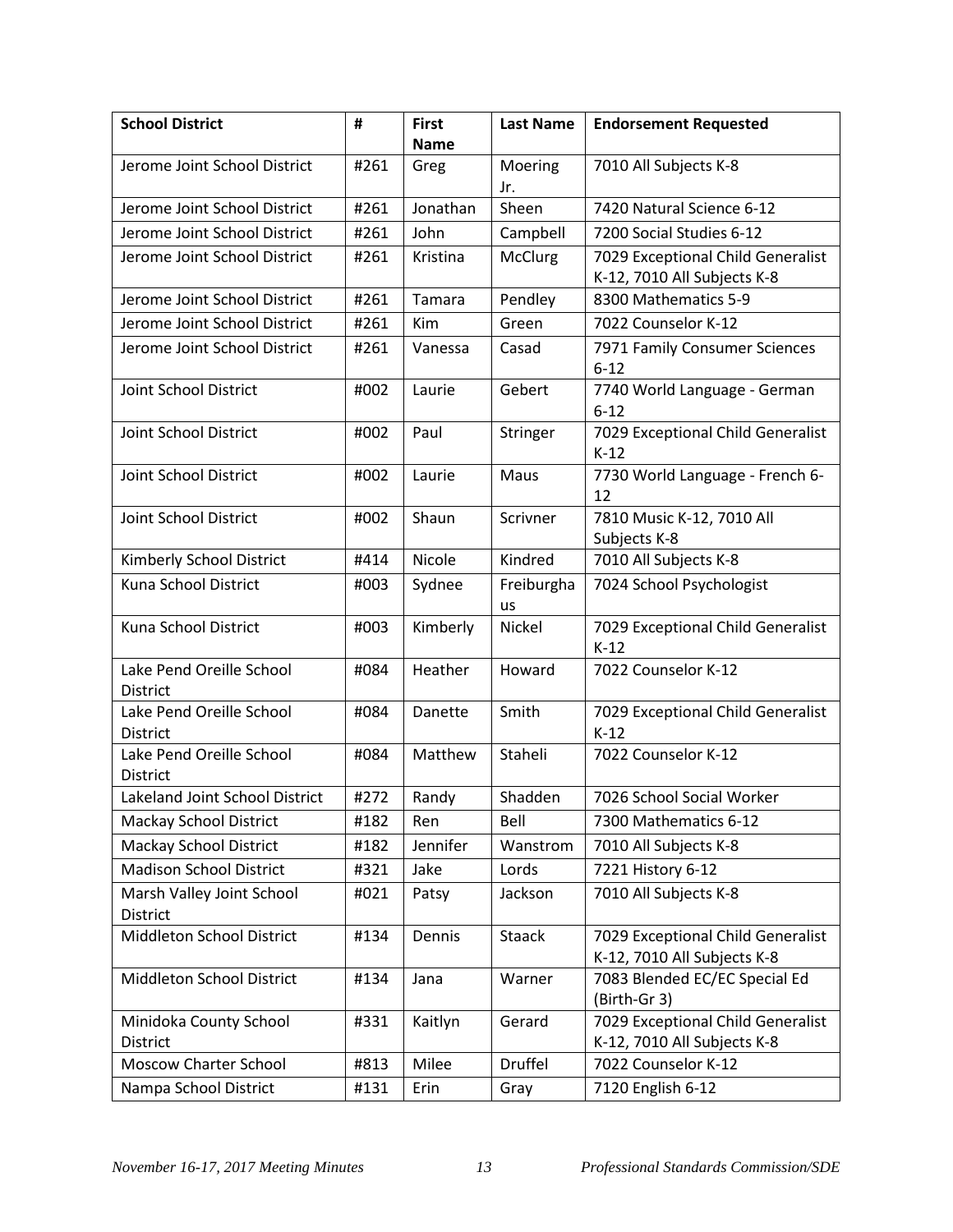| <b>School District</b>                         | #     | <b>First</b> | <b>Last Name</b> | <b>Endorsement Requested</b>                                                                    |
|------------------------------------------------|-------|--------------|------------------|-------------------------------------------------------------------------------------------------|
|                                                |       | <b>Name</b>  |                  |                                                                                                 |
| Nampa School District                          | #131  | Rochelle     | Emerson          | 7029 Exceptional Child Generalist<br>$K-12$                                                     |
| Nampa School District                          | #131  | <b>Bruce</b> | Pagano           | 7022 Counselor K-12                                                                             |
| New Plymouth School District                   | #372  | Cheryl       | McCoy            | 7083 Blended EC/EC Special Ed                                                                   |
|                                                |       |              |                  | (Birth-Gr 3), 7029 Exceptional                                                                  |
|                                                |       |              |                  | Child Generalist K-12                                                                           |
| North Gem School District                      | #149  | JulieAnna    | Lee              | 7083 Blended EC/EC Special Ed<br>(Birth-Gr 3)                                                   |
| North Gem School District                      | #149  | David        | Sotutu           | 7050 Superintendent                                                                             |
| North Gem School District                      | #149  | Jennifer     | Seamons          | 7810 Music K-12                                                                                 |
| North Gem School District                      | #149  | Stephanie    | Christense<br>n  | 7010 All Subjects K-8                                                                           |
| North Idaho STEM Charter<br>Academy            | #480  | Katherine    | Gardiner         | 7010 All Subjects K-8                                                                           |
| North Valley Academy                           | #465  | Kelley       | Rogers           | 7010 All Subjects K-8                                                                           |
| North Valley Academy                           | #465  | Christian    | Stephenso<br>n   | 7010 All Subjects K-8                                                                           |
| Notus School District                          | #135  | Alyssa       | Harrel           | 7010 All Subjects K-8                                                                           |
| <b>Notus School District</b>                   | #135  | Kala         | Hernandez        | 7093 Business Technology Ed 6-<br>12                                                            |
| Oneida School District                         | #351  | Krystal      | Tavoian          | 7852 Visual Arts 6-12                                                                           |
| Payette School District                        | #371J | Michille     | Smith            | 2032 Practical Nursing 6-12, 2033<br>Nursing Asst 6-12                                          |
| Plummer-Worley Joint School<br><b>District</b> | #044  | Addie        | Rod              | 7010 All Subjects K-8                                                                           |
| Pocatello/Chubbuck School<br><b>District</b>   | #025  | Sunny        | Evans            | 7022 Counselor K-12                                                                             |
| Pocatello/Chubbuck School<br>District          | #025  | Kelsy        | Roberts          | 7421 Biological Science 6-12                                                                    |
| Pocatello/Chubbuck School<br><b>District</b>   | #025  | Laura        | Whaley           | 7022 Counselor K-12                                                                             |
| <b>Preston School District</b>                 | #201  | Janica       | Moore            | 7025 Speech - Language<br>Pathologist                                                           |
| Project Patch School                           | Null  | Jonah        | <b>Shallies</b>  | 7120 English 6-12                                                                               |
| <b>Ririe School District</b>                   | #252  | Eileen       | Harris           | 7010 All Subjects K-8                                                                           |
| <b>Shelley School District</b>                 | #060  | Ryan         | Campbell         | 7420 Natural Science 6-12, 7300<br>Mathematics 6-12                                             |
| Shoshone School District                       | #312  | Janice       | Grengs           | 7010 All Subjects K-8                                                                           |
| <b>Snake River School District</b>             | #052  | Dana         | Romriell         | 7029 Exceptional Child Generalist<br>$K-12$                                                     |
| St. Maries Joint School District               | #041  | Lindsey      | Beckstead        | 7720 World Language - Spanish 6-<br>12, 7730 World Language -<br>French 6-12, 7221 History 6-12 |
| St. Maries Joint School District               | #041  | Nichole      | Staton           | 7022 Counselor K-12                                                                             |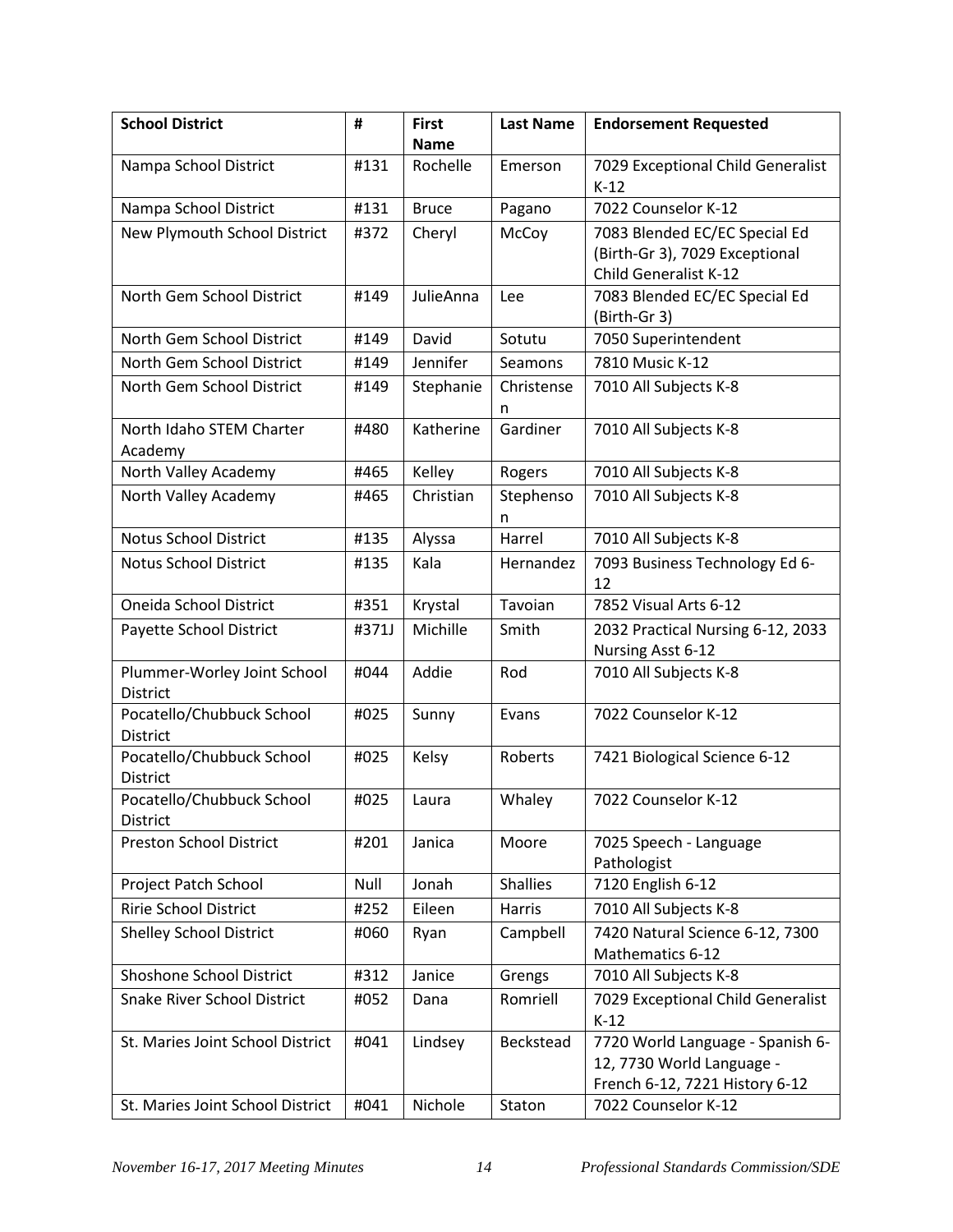| <b>School District</b>            | #     | <b>First</b> | <b>Last Name</b> | <b>Endorsement Requested</b>      |
|-----------------------------------|-------|--------------|------------------|-----------------------------------|
|                                   |       | <b>Name</b>  |                  |                                   |
| Twin Falls School District        | #411  | Floyd        | Adam             | 7029 Exceptional Child Generalist |
|                                   |       |              |                  | $K-12$                            |
| <b>Twin Falls School District</b> | #411  | Peter        | Clark            | 7300 Mathematics 6-12             |
| Twin Falls School District        | #411  | Kristjana    | Howard           | 7029 Exceptional Child Generalist |
|                                   |       |              |                  | K-12, 7010 All Subjects K-8       |
| Twin Falls School District        | #411  | Lisa         | Odaffer          | 7221 History 6-12                 |
| <b>Twin Falls School District</b> | #411  | Jared        | Sorenson         | 7221 History 6-12                 |
| <b>Twin Falls School District</b> | #411  | Shawna       | Volle            | 7029 Exceptional Child Generalist |
|                                   |       |              |                  | K-12, 7010 All Subjects K-8       |
| Twin Falls School District        | #411  | Ashley       | Remaley          | 7010 All Subjects K-8             |
| <b>Twin Falls School District</b> | #411  | Shauna       | Payne            | 7010 All Subjects K-8             |
| Victory and Liberty Charter       | #451/ | David        | Weaver           | 7300 Mathematics 6-12             |
| Schools/Liberty Charter           | #458  |              |                  |                                   |
| <b>Weiser School District</b>     | #431  | Gavin        | Gaskell          | 7029 Exceptional Child Generalist |
|                                   |       |              |                  | K-12, 7010 All Subjects K-8       |
| Wendell School District           | #232  | Jessica      | Anderson         | 7010 All Subjects K-8             |
| <b>Wendell School District</b>    | #232  | Ivy          | Jenks            | 7029 Exceptional Child Generalist |
|                                   |       |              |                  | K-12, 7010 All Subjects K-8       |
| <b>Wendell School District</b>    | #232  | Allen        | Kelsey           | 7512 Physical Education (PE) 6-12 |
| <b>Wendell School District</b>    | #232  | Hannah       | Lancaster        | 7010 All Subjects K-8             |
| <b>Wendell School District</b>    | #232  | Shaylyn      | Lancaster        | 7010 All Subjects K-8             |
| West Jefferson School District    | #253  | Jalena       | Dixon            | 7029 Exceptional Child Generalist |
|                                   |       |              |                  | $K-12$                            |
| West Side School District         | #202  | Jane         | <b>Beckstead</b> | 7010 All Subjects K-8             |
| <b>White Pine Charter School</b>  | #464  | Ashley       | Goodrich         | 7010 All Subjects K-8             |
| White Pine Charter School         | #464  | Diana        | Hawes            | 7010 All Subjects K-8             |
| White Pine Charter School         | #464  | Kari         | Peterson         | 7029 Exceptional Child Generalist |
|                                   |       |              |                  | K-12, 7010 All Subjects K-8       |
| White Pine Charter School         | #464  | Alaysha      | Whitworth        | 7421 Biological Science 6-12      |
| <b>White Pine Charter School</b>  | #464  | Jana         | Johnston         | 7010 All Subjects K-8             |
| Xavier Charter School             | #462  | Steve        | Canty            | 7228 Economics 6-12               |

It was reported that 3 Content Specialist endorsement applications not be recommended for approval after review.

| <b>School District</b>                           | #    | <b>First</b><br><b>Name</b> | <b>Last Name</b> | <b>Endorsement Requested</b>                                      |
|--------------------------------------------------|------|-----------------------------|------------------|-------------------------------------------------------------------|
| Heritage Academy Public<br><b>Charter School</b> | #479 | Delphine                    | Kalulu           | 7010 All Subjects K-8                                             |
| <b>Blaine County School</b><br><b>District</b>   | #061 | <b>Elise</b>                | <b>DeKlotz</b>   | 7029 Exceptional Child Generalist K-<br>12, 7010 All Subjects K-8 |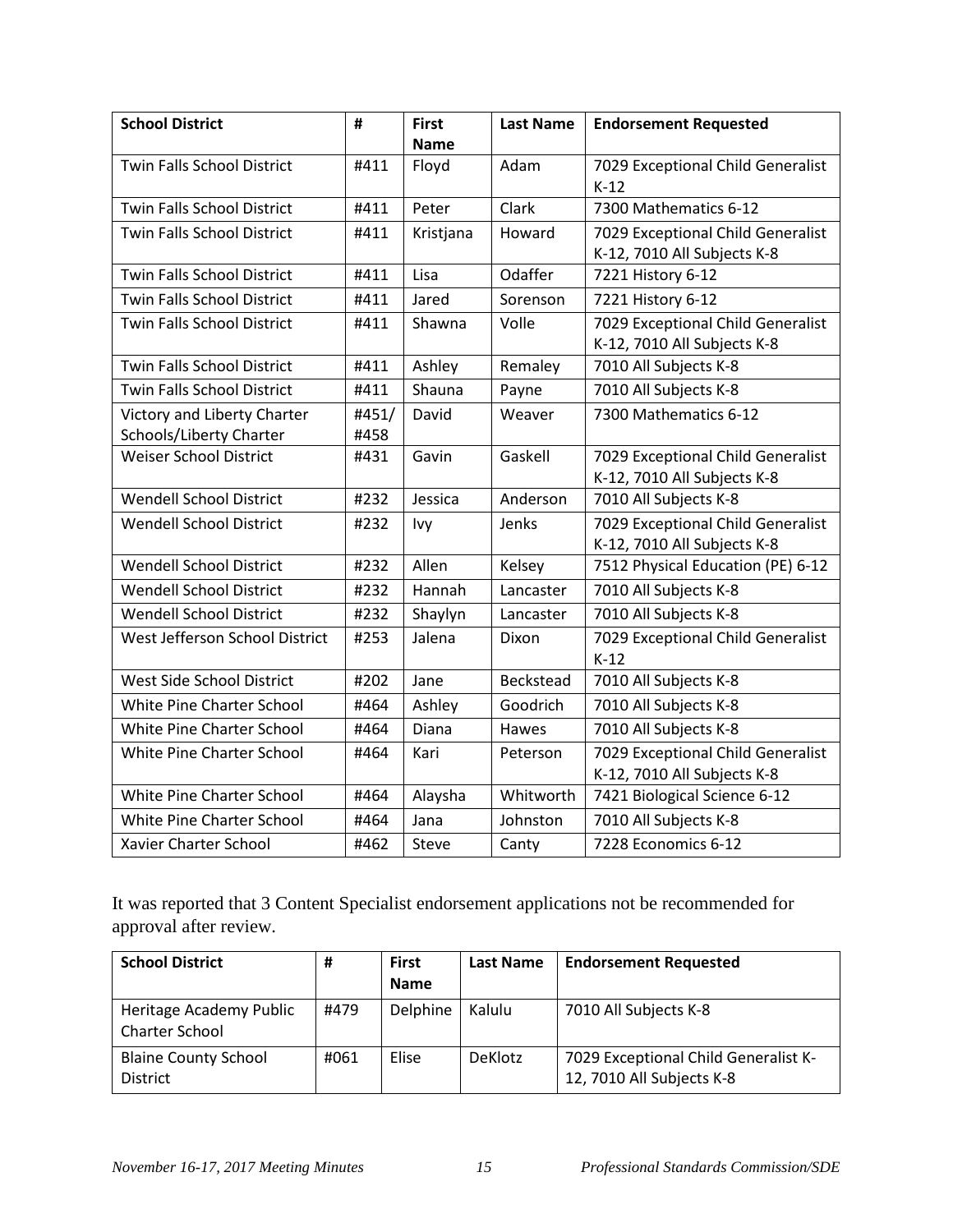| <b>School District</b>        | #    | <b>First</b><br><b>Name</b> | Last Name          | <b>Endorsement Requested</b> |
|-------------------------------|------|-----------------------------|--------------------|------------------------------|
| <b>Mullan School District</b> | #392 | Heather                     | <b>Branstetter</b> | 7022 Counselor K-12          |

A total of 10 Content Specialist endorsement applications were moved to the December meeting for further review.

| <b>School District</b>              | #    | <b>First</b><br><b>Name</b> | Last<br><b>Name</b> | <b>Endorsement Requested</b> |
|-------------------------------------|------|-----------------------------|---------------------|------------------------------|
|                                     |      |                             |                     |                              |
| Caldwell School District            | #132 | Hollie                      | Sullivan-           | 7029 Exceptional Child       |
|                                     |      |                             | Gray                | Generalist K-12, 7300        |
|                                     |      |                             |                     | Mathematics 6-12             |
| Cassia County Joint School District | #151 | Susan                       | Oakes               | 7010 All Subjects K-8        |
| Forrest M. Bird Charter School      | #487 | Paul                        | Gunter              | 7810 Music K-12              |
| Jefferson Joint School District     | #251 | Pedro                       | Corona              | 7010 All Subjects K-8        |
| Jerome Joint School District        | #261 | <b>Thomas</b>               | <b>McMullen</b>     | 7029 Exceptional Child       |
|                                     |      |                             |                     | <b>Generalist K-12</b>       |
| Kimberly School District            | #414 | Rachelle                    | Mueller             | 7010 All Subjects K-8        |
| Kuna School District                | #003 | Caleb                       | Millay              | 7300 Mathematics 6-12        |
| North Valley Academy                | #465 | Geoge                       | Haney               | 7010 All Subjects K-8        |
| <b>Wallace School District</b>      | #393 | Kathryn                     | Lund                | 7852 Visual Arts 6-12        |
| <b>Wendell School District</b>      | #232 | <b>Danielle</b>             | Mitchell            | 7300 Mathematics 6-12        |

The committee also reviewed/recommended 17 Emergency Provisional Certificate applications, be recommended to the State Board for approval.

Chair Elisa Saffle explained the Authorizations Committee's desire to revise the authorizations application packets to include a check-list to assist school districts in ensuring they have submitted a completed application packet to the SDE. In addition, the Authorizations Committee seeks to create a rubric alignment that would include the comparison of the endorsement currently held to the endorsement being requested and a determination of what pathway would be required under Option Four.

The Authorizations Committee will meet on a conference call on Tuesday, December 12, 2017.

**The Commission ACCEPTED the report of the Authorizations Committee.** Motion carried unanimously.

# **BUDGET COMMITTEE**

Chair Tony Roark called Commission member attention to the budget narrative for August 2017. For that time period, revenue was \$81,500, expenditures were \$43,040, and revenue exceeded expenditures by \$38,460. The Budget Committee also reported that in addition to routine costs,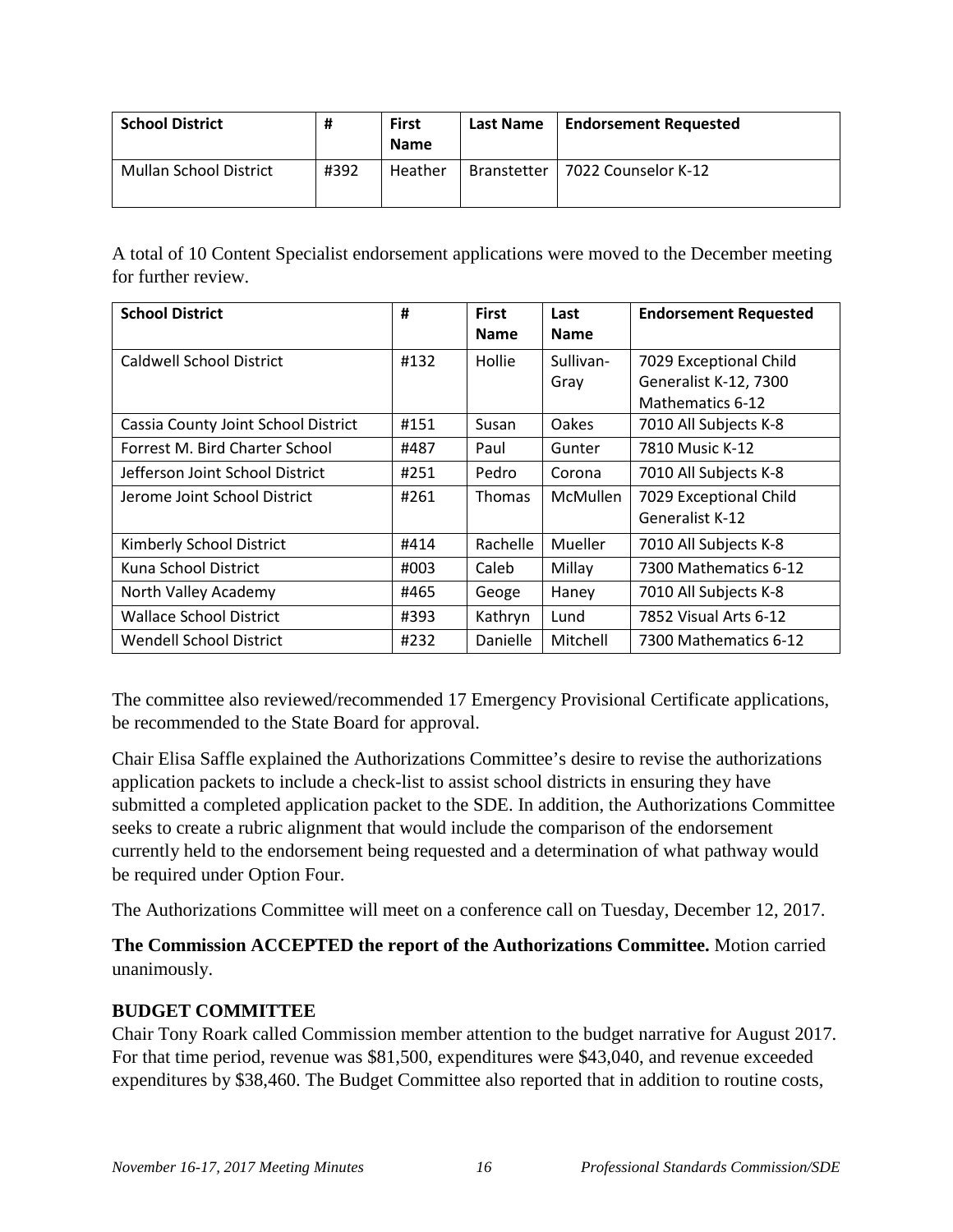approximately \$1,700 was spent to purchase credential paper. In addition, the space rental and payroll fees were paid for PSC staff at a cost of approximately \$6,300.

For the budget period ending September 30, 2017, revenue was \$42,860 and expenditures were \$41,943, with revenue exceeding expenditures by \$917. In addition to routine operational costs, approximately \$1,800 was spent for the September PSC meeting. \$2,800 was allocated to the cost of registration and flights for Lisa Colón Durham, Shannon Haas, Annette Schwab, and Brian Church to attend the NASDTEC Professional Practices Institute (PPI). \$1,200 was expended to replace Cina Lackey's computer and \$900 was allocated for Cina Lackey to attend the Council for Accreditation of Educator Preparation fall conference.

# **M/S (Roark/McKinney): I move to approve a one time line-item budget expenditure of \$3,000 to support Career Fair and recruitment events.** Motion carried unanimously.

**The Commission ACCEPTED the report of the Budget Committee.** Motion carried unanimously.

# **STANDARDS COMMITTEE**

Chair Dana Johnson reported on the following committee discussion items (unless indicated otherwise):

1) The committee reviewed the Idaho State University Special Education Director new program proposal for certification.

**M/S (McConnell/Welton): I move to conditionally approve the Idaho State University Special Education Director Certification request with a full review in the fall of 2018.**  Motion carried unanimously.

2) The committee reviewed the Gifted and Talented Praxis II test 5358 adoption.

**M/S (Zeydel/Raney): I move to recommend to the State Board of Education the current Praxis II exams and cut scores along with the adoption of the Gifted and Talented Praxis II test 5358 with a cut score of 157.** Motion carried unanimously.

- 3) Recommendations for the School Nurse and Teacher Leader standards and endorsements from content area expert groups were reviewed by the committee and recommended for the negotiated rule making phase.
- 4) The committee received a request from the Mathematics faculty at Boise State University to decrease the Math Praxis II cut score. The committee decided to keep the current cut score, 160, which is the multistate cut score.
- 5) The Standards Committee reviewed new composite 5-9 endorsements for Social Studies and Science and recommended that they be submitted for the negotiated rule making phase. The Standards Committee will also review a process to provide 5-9 endorsements for interested teachers who have 2 or more years of successful teaching content along with passing Praxis II scores.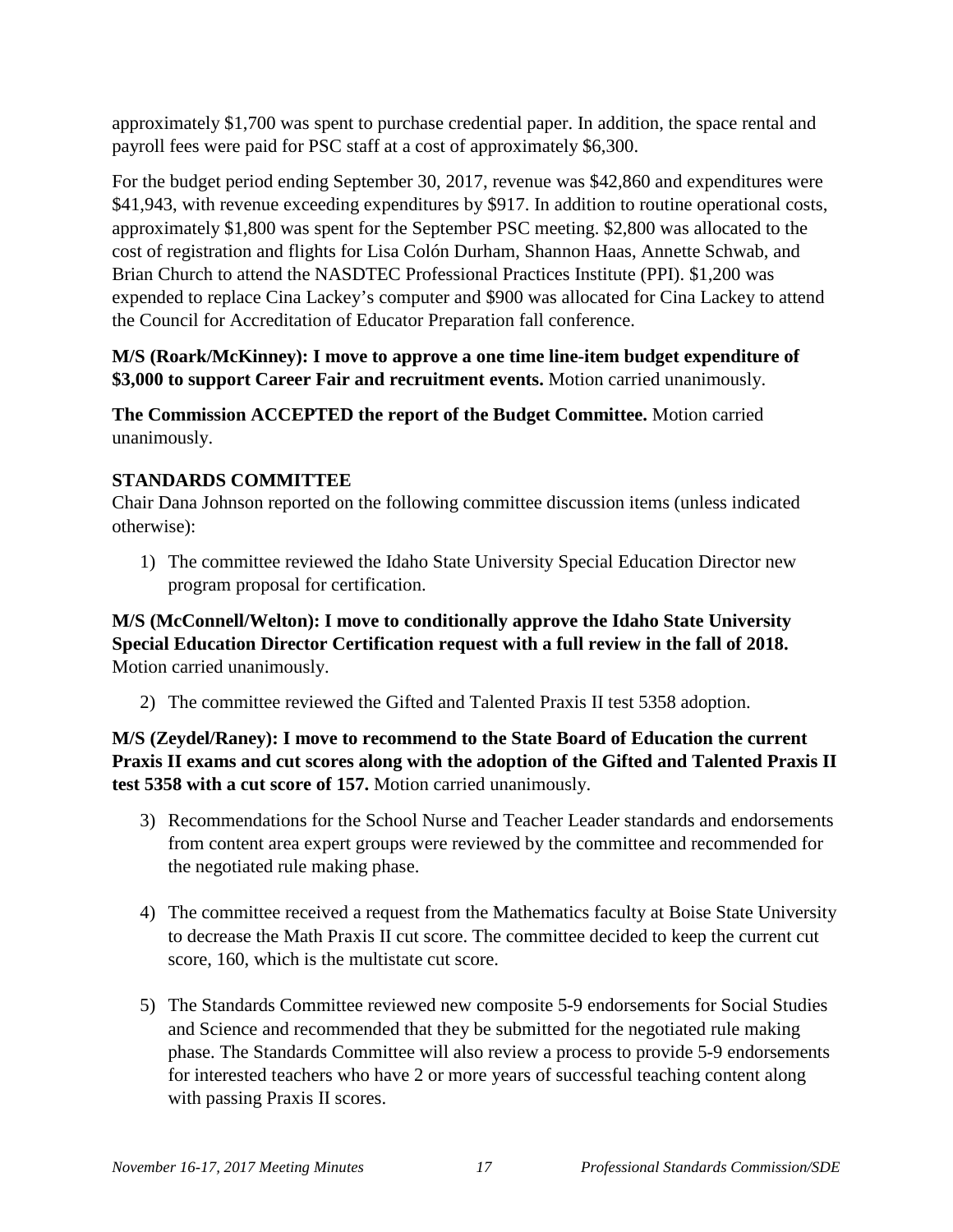**The Commission ACCEPTED the report of the Standards Committee.** Motion carried unanimously.

# **EXECUTIVE COMMITTEE**

Chair Char McKinney reported that the Executive Committee reviewed 5 new cases in its November 16, 2017, meeting. 3 of those cases were found to have no probable cause, while 2 were found to have probable cause. Of the 2 that were found to have probable cause, 1 is being recommended for an indefinite suspension with conditions, and 1 is being recommended for revocation with no conditions. There are 12 previous cases that require further committee review when additional information is received. [Final orders](http://www.sde.idaho.gov/cert-psc/psc/ethics.html) may be viewed on the SDE website by visiting the Professional Standards Commission page and clicking on Educator Discipline.

Chair Char McKinney reported on the Executive Committee's review of the working plan, and explained that the Executive Committee is tasked with reviewing the Code of Ethics. The Committee will review three of the Code of Ethics principles during each of its next two meetings, and will review the final four during the meeting after. McKinney explained that this will give adequate time for review of each principle, and that following initial review an outside stakeholder group may be called upon to review the recommendations set forth by the Executive Committee.

#### **Cases Discussed**

Members present: Allred, Chipman, Davis, Gorton, Koehler, McKinney, Roark. Department of Education staff present: Haas, Schwab. Office of the Attorney General staff present: Brian Church.

**M/S (Roark/Davis): Under Idaho Code § 74-206(1)(d), to move the Executive Committee into Executive Session to consider investigatory records exempt from disclosure under Chapter 1 of Title 74, Idaho Code.** Allred-yes; Chipman-yes; Davis-yes; Gorton-yes; Koehleryes; McKinney-yes; Roark-yes. Motion carried unanimously.

**M/S (Chipman/Allred): To move the Executive Committee into Open Session, after entering Executive Session to consider investigatory records exempt from disclosure under Chapter 1 of Title 74, Idaho Code.** Allred-yes; Chipman-yes; Davis-yes; Gorton-yes; Koehleryes; McKinney-yes; Roark-yes. Motion carried unanimously.

**M/S (McKinney/Chipman): To move that the Executive Committee in Case Number 21720 find probable cause and recommend a stipulation that imposes indefinite suspension.**  Motion carried by majority.

**M/S (McKinney/Gorton): To move that the Executive Committee in Case Number 21711 find no probable cause.** Motion carried by majority.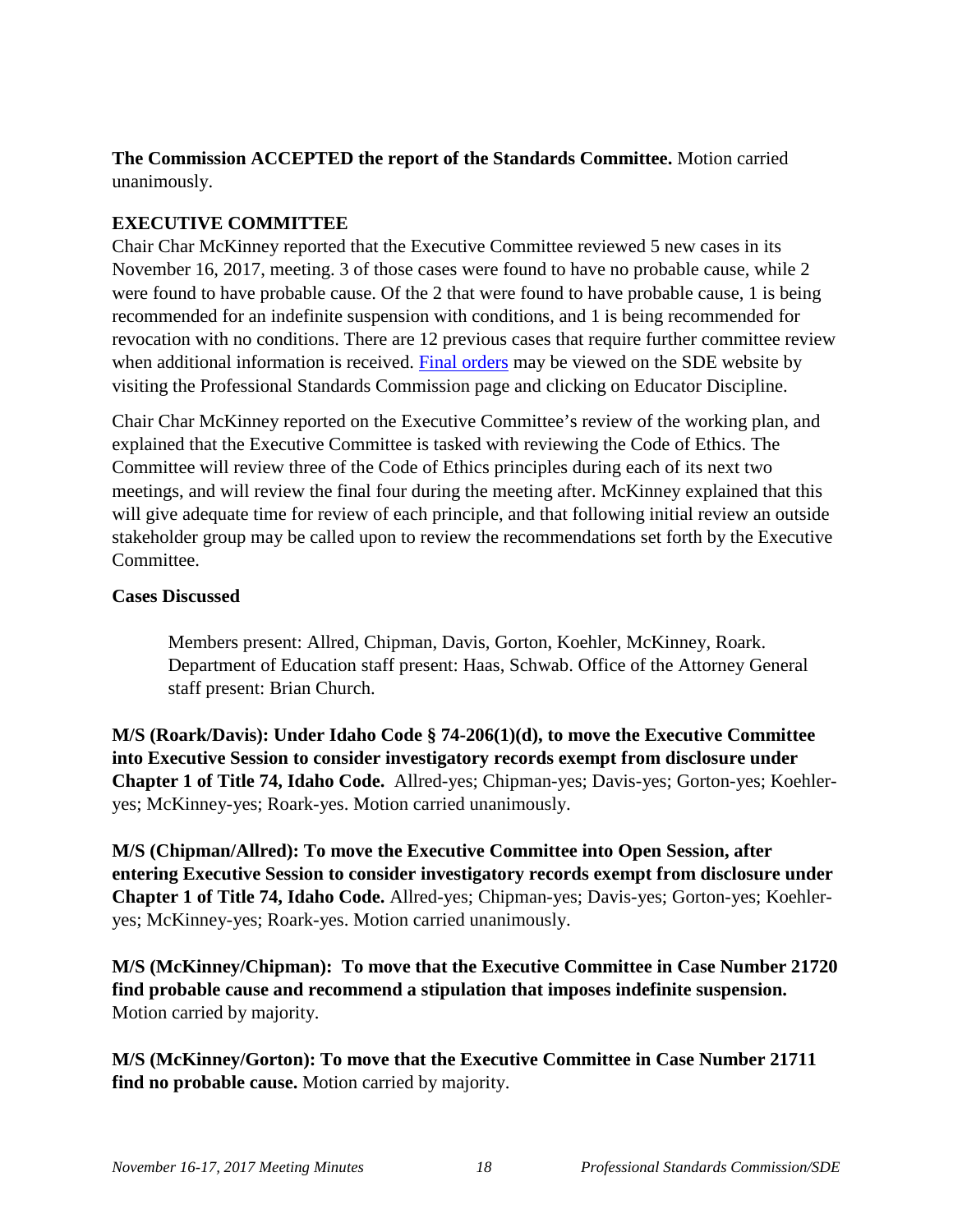**M/S (McKinney/Gorton): To move that the Executive Committee in case Number 21718 find no probable cause.** Motion carried by majority.

**M/S (McKinney/Davis): To move that the Executive Committee in case Number 21721 find no probable cause.** Motion carried by majority.

**M/S (McKinney/Gorton): To move that the Executive Committee in Case Number 21719 find probable cause and recommend a stipulation that imposes revocation.** Motion carried by majority.

**The Commission ACCEPTED the report of the Executive Committee.** Motion carried unanimously.

### **LEADERSHIP TEAM**

The Leadership Team met on a teleconference on November 1, 2017, to discuss the Working Plan. The Leadership Team discussed creating a description of committee business for the PSC Meeting Agenda, and reviewed the proposed agenda for the November 16-17 meeting. In addition, the August and September budgets were reviewed.

### **The Commission ACCEPTED the report of the Leadership Team.** Motion carried unanimously.

# **COMMUNICATION PLAN**

Dana Johnson reported that items of interest in these meeting minutes for member communication to constituencies include the following:

- **Alternative Authorization Applications Reviewed.** The Authorizations Committee reviewed 315 applications: 88 Teacher to New Alternative Authorizations, 229 Content Specialist Applications, 2 Pupil Personnel Applications, and 20 Provisional Emergency Certificate Applications.
- **Idaho State University Special Education Director New Program.** The proposal from Idaho State University for a Special Education Director Certification program was reviewed and recommended to go to the State Board of Education for conditional approval, with a full review of the program set for fall 2018.
- **Praxis II exams and Cut Scores, Adoption of Gifted and Talented Praxis II Test Recommended to the State Board.** The current Praxis II exams and cut scores, along with the adoption of the Gifted and Talented Praxis II Test 5358 with a cut score 157, were recommended to go to the State Board of Education for approval.
- **Social Studies and Science 5-9 Endorsements Recommended.** Composite 5-9 endorsements for Social Studies and Science were reviewed and recommended for the negotiated rule making phase. A process to provide these endorsements for